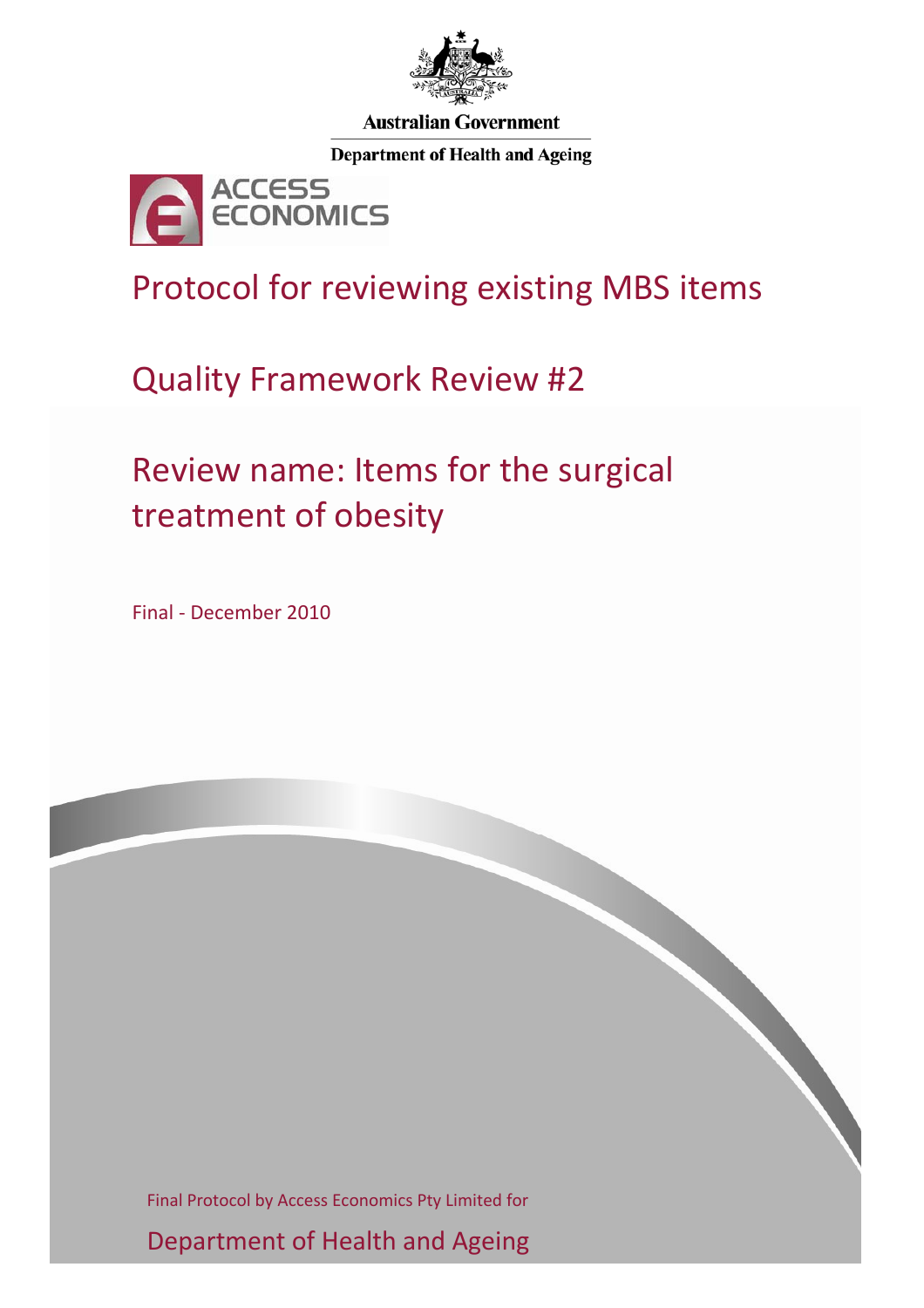#### **© Access Economics Pty Limited**

This work is copyright. The *Copyright Act 1968* permits fair dealing for study, research, news reporting, criticism or review. Selected passages, tables or diagrams may be reproduced for such purposes provided acknowledgment of the source is included. Permission for any more extensive reproduction must be obtained from Access Economics Pty Limited through the contact officer listed for this report.

#### **Disclaimer**

While every effort has been made to ensure the accuracy of this document and any attachments, the uncertain nature of economic data, forecasting and analysis means that Access Economics Pty Limited is unable to make any warranties in relation to the information contained herein. Access Economics Pty Limited, its employees and agents disclaim liability for any loss or damage which may arise as a consequence of any person relying on the information contained in this document and any attachments.

**Access Economics Pty Limited ABN 82 113 621 361 www.AccessEconomics.com.au**

| <b>MELBOURNE</b>    | <b>SYDNEY</b>        |  |
|---------------------|----------------------|--|
| Level 27            | Suite 1401, Level 14 |  |
| 150 Lonsdale Street | 68 Pitt Street       |  |
| Melbourne VIC 3000  | Sydney NSW 2000      |  |
| $T: +61396598300$   | $T: +61293762500$    |  |
| $F: +61396598301$   | $F: +61293762501$    |  |
|                     |                      |  |

#### **For information on this report please contact**

Lynne Pezzullo T: 61‐2‐6175 2000 E: Lynne.Pezzullo@AccessEconomics.com.au

#### **Report prepared by**

Lynne Pezzullo Adam Gordois Daphni Chao

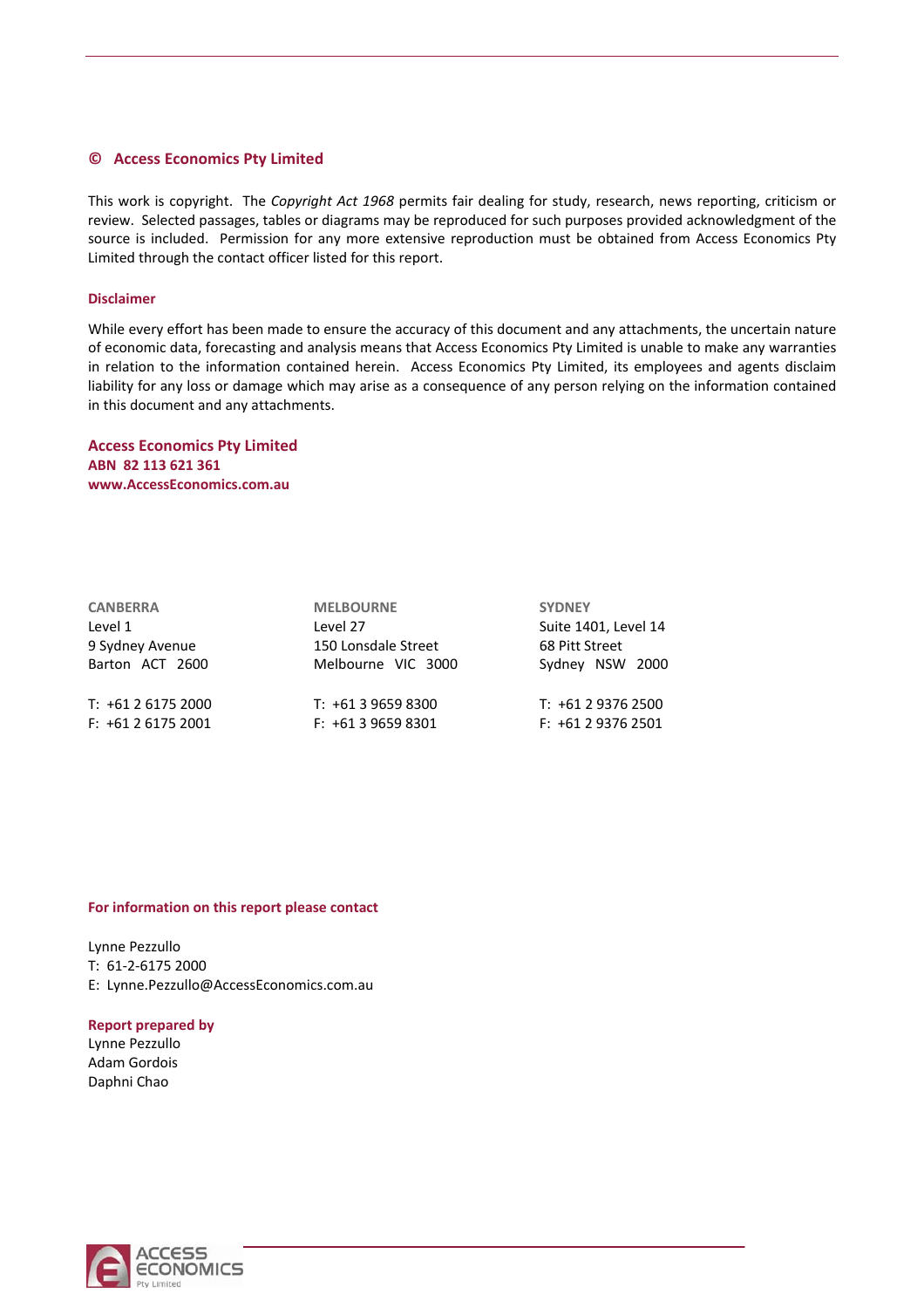# **Contents**

## Glossary iii

| $\mathbf{1}$ |     |  |
|--------------|-----|--|
|              | 1.1 |  |
|              | 1.2 |  |
|              | 1.3 |  |
| 2            |     |  |
|              | 2.1 |  |
|              | 2.2 |  |
|              | 2.3 |  |
| 3            |     |  |
|              | 3.1 |  |
|              | 3.2 |  |
|              | 3.3 |  |
|              | 3.4 |  |
|              | 3.5 |  |
| 4            |     |  |
|              | 4.1 |  |
|              | 4.2 |  |
|              | 4.3 |  |
|              | 4.4 |  |
|              | 4.5 |  |
| 5            |     |  |
|              | 5.1 |  |
|              | 5.2 |  |
|              | 5.3 |  |
|              | 5.4 |  |
| 6            |     |  |
|              |     |  |
|              |     |  |
|              |     |  |

# **Charts**

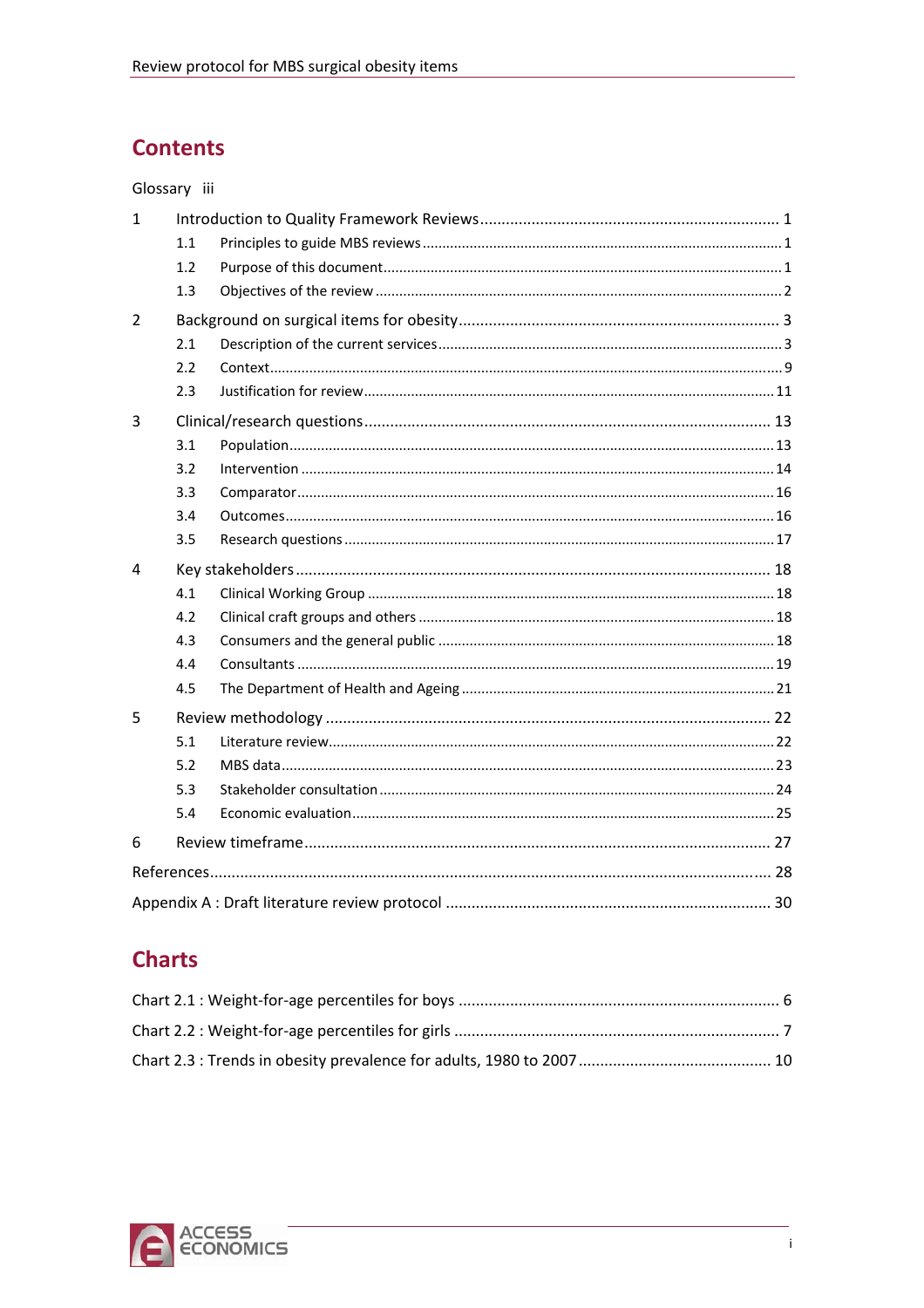# **Tables**

| Table 2.2 : Age and gender thresholds for overweight and obesity in children and adolescents 5 |
|------------------------------------------------------------------------------------------------|
|                                                                                                |
|                                                                                                |
|                                                                                                |
|                                                                                                |
|                                                                                                |
|                                                                                                |
|                                                                                                |
| Table A.3 - Breakdown of database retrieval from The Cochrane Library, 2010 Issue 8 33         |

# **Figures**

| Figure 3.1 : Clinical decision pathway for the management of the overweight or obese person14 |
|-----------------------------------------------------------------------------------------------|
| Figure 3.2 : Flowchart of patient pathway through MBS items under review 15                   |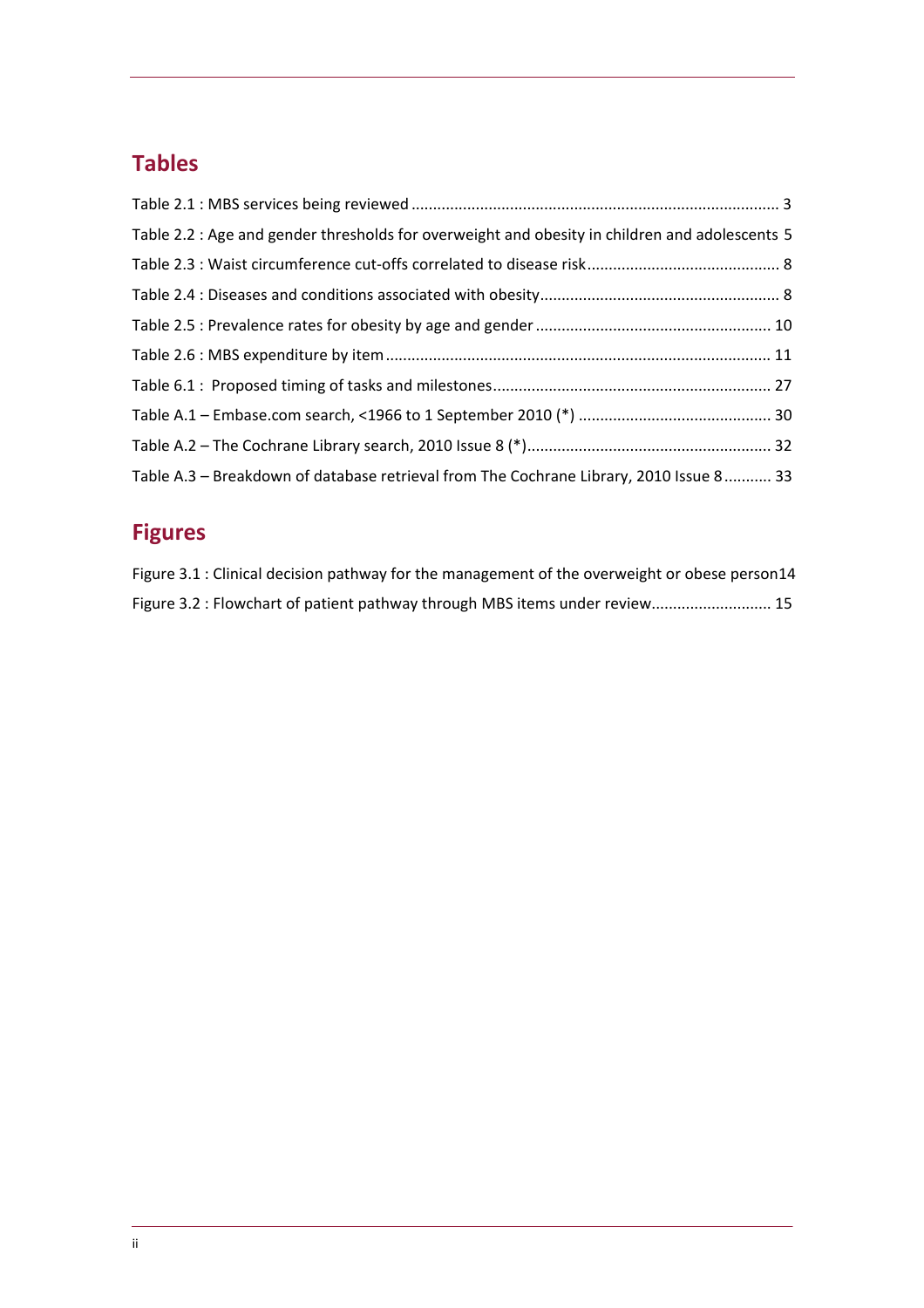# <span id="page-4-0"></span>**Glossary**

| ABS           | <b>Australian Bureau of Statistics</b>          |
|---------------|-------------------------------------------------|
| AIHW          | Australian Institute of Health and Welfare      |
| <b>BPD-DS</b> | biliopancreatic diversion with duodenal switch  |
| <b>BEACH</b>  | Bettering the Evaluation and Care of Health     |
| BMI           | body mass index                                 |
| CWG           | <b>Clinical Working Group</b>                   |
| DALY          | disability adjusted life year                   |
| <b>DOHA</b>   | Department of Health and Ageing                 |
| <b>ICER</b>   | incremental cost effectiveness ratio            |
| GDP           | gross domestic product                          |
| LAGB          | laparoscopic adjustable gastric banding         |
| <b>MBS</b>    | <b>Medicare Benefits Schedule</b>               |
| <b>MQFEAC</b> | MBS Quality Framework Expert Advisory Committee |
| <b>NHMRC</b>  | National Health and Medical Research Council    |
| QALY          | quality-adjusted life years                     |
| <b>RCT</b>    | randomised controlled trial                     |
| <b>RR</b>     | relative risk                                   |
| <b>RYGB</b>   | roux-en-Y gastric bypass                        |
| SAND          | Supplementary Analysis of Nominated Data        |
| SG            | sleeve gastrectomy                              |
| <b>SPANS</b>  | Schools Physical Activity and Nutrition Survey  |
| UK            | United Kingdom                                  |
| <b>US</b>     | <b>United States</b>                            |
| <b>VBG</b>    | vertical banded gastroplasty                    |
| WHO           | World Health Organization                       |

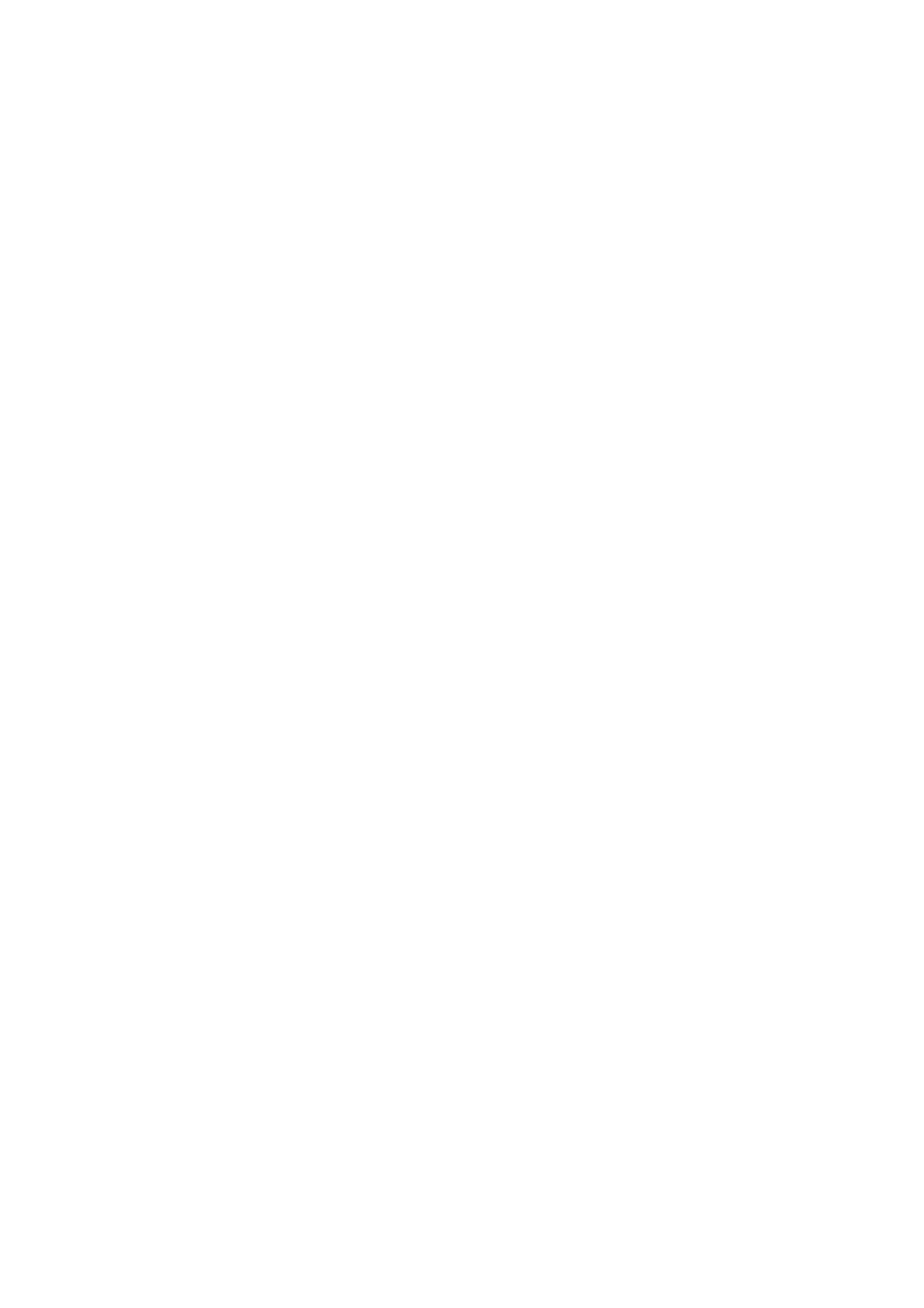# <span id="page-6-0"></span>**1 Introduction to Quality Framework Reviews**

In the 2009-10 Budget, the Australian Government agreed to put in place a new evidencebased framework for managing the Medicare Benefits Schedule (MBS) into the future through the measure: '*Medicare Benefits Schedule – A quality framework for reviewing services'* (MBS Quality Framework). A key component of the Framework is implementing a systematic approach to reviewing existing MBS items to ensure they reflect contemporary evidence, offer improved health outcomes for patients and represent value for money. A primary objective is identifying and evaluating current MBS services that present potential safety and quality issues, and identifying opportunities to encourage more appropriate clinical practice.

Access Economics, as part of its contract with the Department of Health and Ageing (DoHA), will undertake a review of the evidence relating to surgical intervention for the treatment of obesity, with the aim of aligning the existing MBS obesity items with current evidence and clinical best practice.

## **1.1 Principles to guide MBS reviews**

MBS Quality Framework reviews are underpinned by the following key principles:

- reviews have a primary focus on improving health outcomes and the financial sustainability of the MBS, through consideration of areas potentially representing:
	- patient safety risk;
	- limited health benefit; and/or
	- inappropriate use (under or over use).
- reviews are evidence-based, fit-for-purpose and consider all relevant data sources;
- reviews are conducted in consultation with key stakeholders including, but not limited to, the medical profession and consumers;
- review topics are made public, with identified opportunities for public submission and outcomes of reviews published;
- recommendations representing costs or savings to the MBS, as appropriate, based on reviews are independent of Government financing decisions and may result in the evidence;
- secondary investment strategies to facilitate evidence-based changes in clinical practice are considered; and
- review activity represents efficient use of Government resources.

## **1.2 Purpose of this document**

support the review of MBS surgical obesity items 14215, 30511, 30512, 30514 and 30518. To this original list, Item 31441 has subsequently been added. This document is intended to outline the methodology in providing evidence based analysis to

The objectives of the protocol are to:

define the relevant clinical questions that the review will focus on;

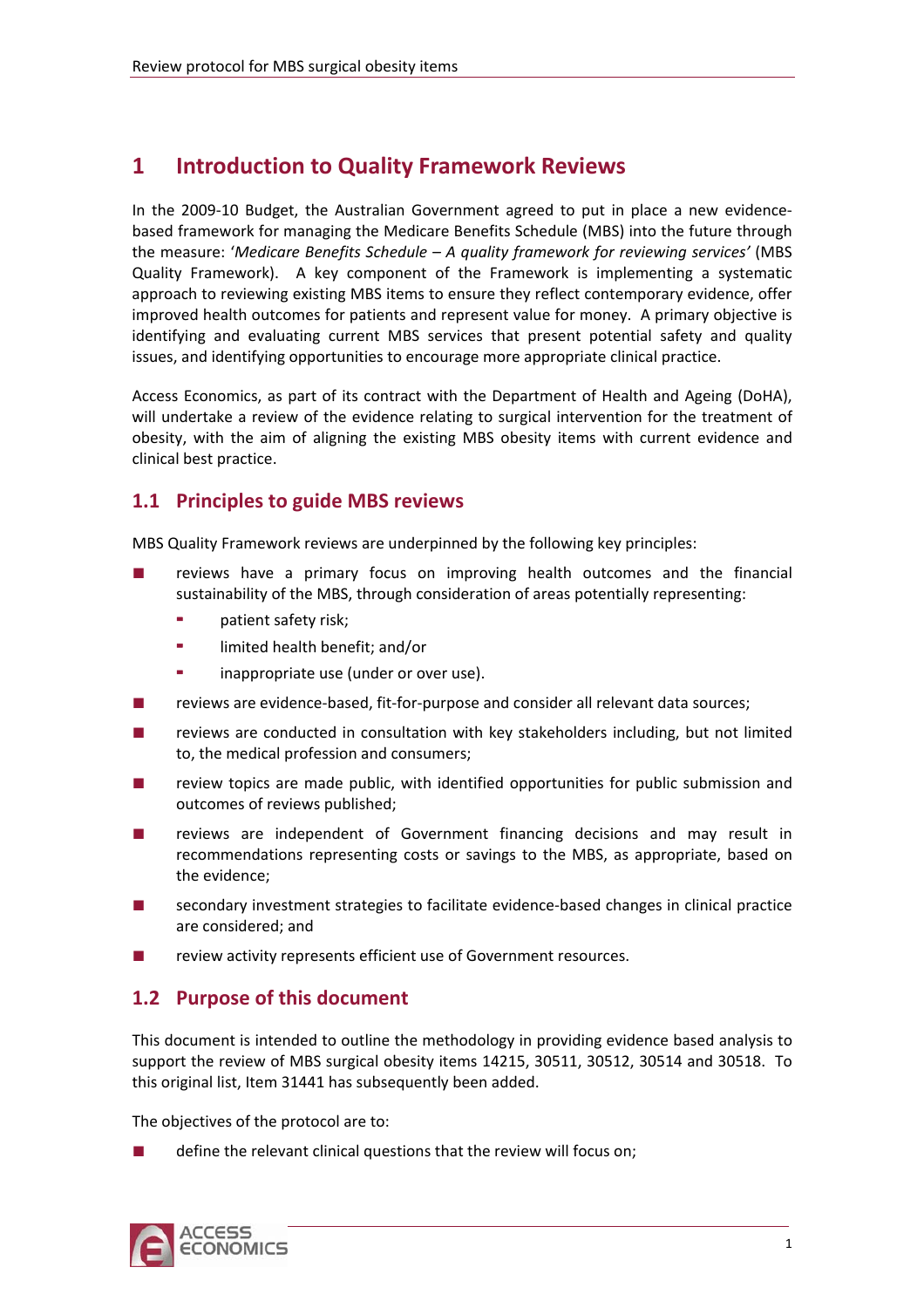- <span id="page-7-0"></span>■ clarify the role of existing MBS service/items in current clinical practice;
- clarify the mechanisms for identifying evidence and provide an opportunity for discussion of clinical and methodological issues;
- clarify timelines associated with this project; and
- clarify roles and responsibilities of key stakeholders.

## **1.3 Objectives of the review**

To carry out an evidence‐based assessment of MBS surgical obesity items to inform ongoing Government decisions in relation to MBS funding for these services<sup>1</sup>.

 $1$  This review focuses on surgical interventions for the treatment of obesity only. Evidence-based assessment of non‐surgical treatment of obesity including diet and exercise, behavioural treatments and pharmacotherapy are beyond the scope of this review. However, non- surgical interventions for the management of obesity are commonly considered conventional therapy and thus are included as a comparator in the economic evaluation.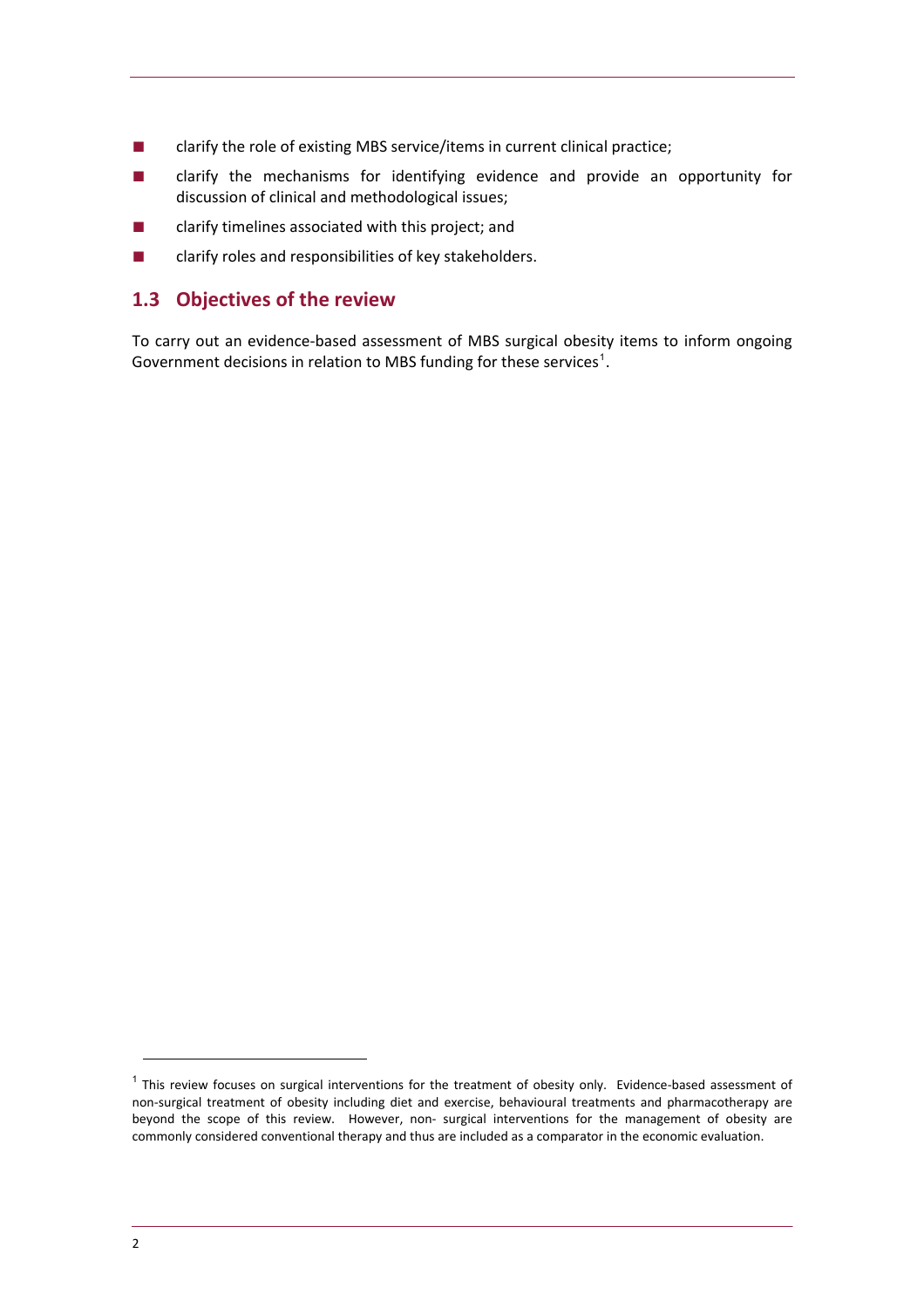# <span id="page-8-0"></span>**2 Background on surgical items for obesity**

## **2.1 Description of the current services**

This section provides an outline of:

- the MBS services being reviewed, including item numbers and a description of the service;
- the conditions/diseases the services are used to monitor/treat/diagnose;
- service delivery setting;
- type of service provider or providers; and
- year of adoption into the Australian health system where available (e.g. approval by relevant bodies, year of introduction to Medicare, any major amendments to items).

## **2.1.1 Service item descriptors**

The MBS services being reviewed are summarised in Table 2.1.

<span id="page-8-1"></span>

| <b>MBS</b> item | <b>Item description</b>                                                                                                                                                                                                                                                                                                                                                                                                                                                                                                                                                                                                                                    |
|-----------------|------------------------------------------------------------------------------------------------------------------------------------------------------------------------------------------------------------------------------------------------------------------------------------------------------------------------------------------------------------------------------------------------------------------------------------------------------------------------------------------------------------------------------------------------------------------------------------------------------------------------------------------------------------|
| 14215           | LONG-TERM IMPLANTED RESERVOIR associated with the adjustable gastric band,<br>accessing of to add or remove fluid (for adding or removing fluid via the implanted<br>reservoir to adjust the tightness of the gastric band)                                                                                                                                                                                                                                                                                                                                                                                                                                |
| 30511           | MORBID OBESITY, gastric reduction or gastroplasty for, by any method (Anaes.)<br>(Assist.)                                                                                                                                                                                                                                                                                                                                                                                                                                                                                                                                                                 |
| 30512           | MORBID OBESITY, gastric bypass for, by any method including anastomosis (Anaes.)<br>(Assist.)                                                                                                                                                                                                                                                                                                                                                                                                                                                                                                                                                              |
| 30514           | MORBID OBESITY, surgical reversal, by any method, of procedure to which item<br>30511 or 30512 applies (Anaes.) (Assist.) Revision of gastric procedure, for example<br>to correct misplacement of the gastric band or other adverse effects of the initial<br>surgery, involves complete reversal of the initial surgery immediately followed by<br>another reduction, gastroplasty or bypass procedure. For revision item 30514 can be<br>claimed with either item 30511 or 30512, whichever is relevant. For cases where<br>division of adhesions exceeds 45 minutes either item 30378 (laparotomy) or item<br>30393 (laparoscopy) can also be claimed. |
| 30518           | PARTIAL GASTRECTOMY (Anaes.) (Assist.)                                                                                                                                                                                                                                                                                                                                                                                                                                                                                                                                                                                                                     |
| 31441           | LONG-TERM IMPLANTED RESERVOIR associated with the adjustable gastric band,<br>repair, revision or replacement of (Anaes.)                                                                                                                                                                                                                                                                                                                                                                                                                                                                                                                                  |

### **Table 2.1: MBS services being reviewed**

Source: MBS.

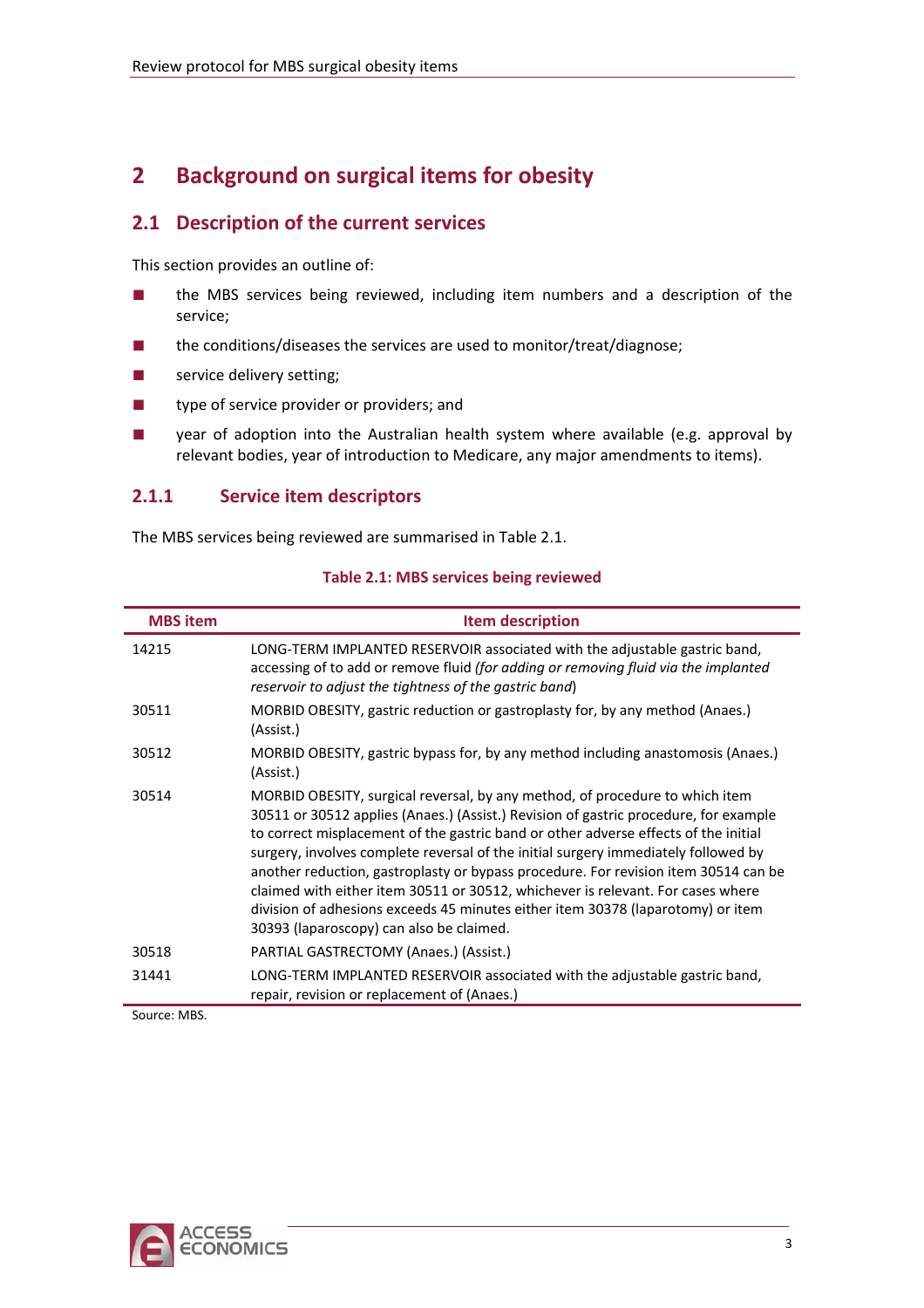## **2.1.2 The indication – clinically severe obesity**

Obesity is a disease in which fat has accumulated to the point where health is impaired.

Obesity is the accumulation of excess fat in the body, defined here in terms of Body Mass Index (BMI) over 30 for adults and, for children and adolescents aged 2 to 18 years, a set of age‐gender specific BMI thresholds.

BMI is the most commonly used measure of obesity and is calculated as the ratio of weight in kilograms to the square of height in metres.

$$
BMI = weight (kg) / [height (m)]^{2}
$$

For adults, weight classifications based on BMI are as follows, used in the Australian Bureau of Statistics (ABS) National Health Survey.

- Underweight <18.5
- Normal range  $18.5$  to < 20.0 and  $20.0$  to < 25.0
- Overweight 25.0 to < 30.0
- Obese  $\geq 30.0$
- The World Health Organization (WHO) categorizes obesity into three categories:Class I obesity 30.0 to <35.0;
- Class II obesity 35.0<40.0; and
- Class III obesity ≥ 40.0.

Class III obesity is further disaggregated into further categories.

- Clinically severe obesity (or morbid obesity<sup>2</sup>) ≥ 40, or between 35 and 40 where there are other major medical conditions such as high blood pressure and diabetes (DoHA, 2003).
- Super obese  $\geq$  45 or 50 (Sturm R, 2007)

varies from BMI 26.0 to 31.0 (WHO, 2010). In addition, the Australian Institute of Health and Welfare (AIHW, 2006) notes that Polynesians would not be considered obese until they These weight classifications are not necessarily suitable for all ethnic groups. For example, at the existing BMI cut-off point for overweight, there is a higher proportion of Asian people who are at high risk of type 2 diabetes and cardiovascular disease (WHO, 2010). Cut-off points vary between different Asian populations: overweight is between BMI of 22.0 and 25.0 while obese reached a higher BMI cut-off.

For children and adolescents (2‐18 years), a set of age and gender specific BMI‐thresholds have been developed for epidemiological purposes. These thresholds were developed by Cole et al

 $2$  The National Institutes of Health in the United States (US) suggests that the term 'clinically severe obesity' be used rather than 'morbid obesity'. The current guidelines in Australia and the MBS still use 'morbid obesity'. In this protocol, the term 'clinically severe obesity' is used from here on, in line with the NIH and CWG recommendation.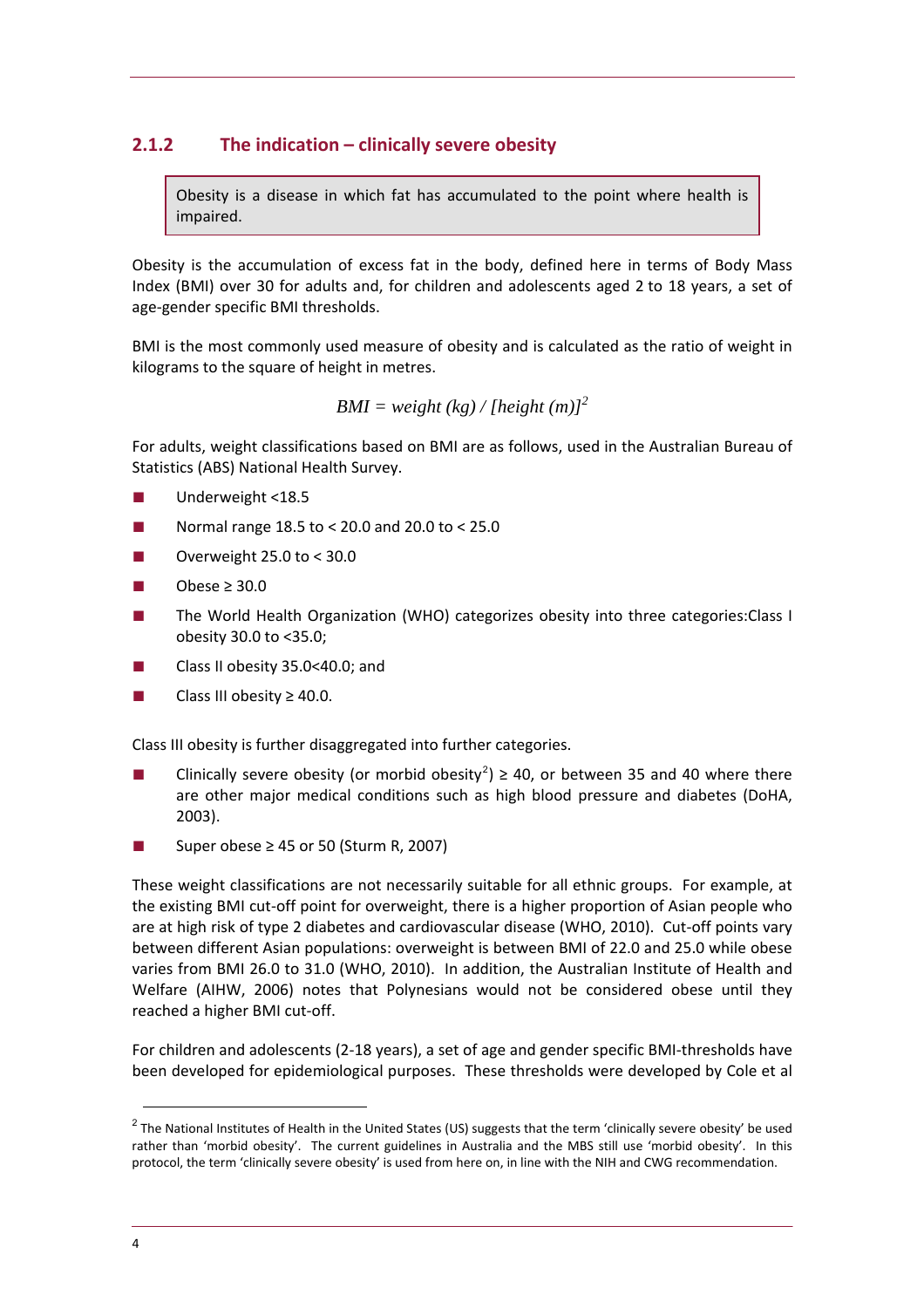<span id="page-10-0"></span>(2000) and are based on data from Brazil, Great Britain, Hong Kong, the Netherlands, Singapore and the United States, aligning with the adult obesity threshold of 30 kg/m<sup>2</sup> by age of 18 years. The thresholds have been accepted as the international reference standard for comparing obesity in children and adolescents for population and clinical research purposes [\(Table](#page-10-1) 2.2). In clinical practice, Australia adopts BMI‐for‐age charts from the US Centres for Disease Control and Prevention (CDC, 2000) to assess weight in relation to age for children and adolescents below the age of 18 years ([Chart](#page-11-1) 2.1 and [Chart](#page-12-1) 2.2). The percentile charts identify children with a BMI ranging between the  $85<sup>th</sup>$  and  $95<sup>th</sup>$  percentile as 'at risk of overweight' and those children with BMI values above or equal to the 95<sup>th</sup> percentile as obese (Denney-Wilson 2003, DoHA 2003a).

|             | Body mass Index 25 kg/m <sup>2</sup> |         | Body mass Index 30 kg/m <sup>2</sup> |         |  |
|-------------|--------------------------------------|---------|--------------------------------------|---------|--|
| Age (years) | Males                                | Females | Males                                | Females |  |
| 2           | 18.41                                | 18.02   | 20.09                                | 19.81   |  |
| 2.5         | 18.13                                | 17.76   | 19.80                                | 19.55   |  |
| 3           | 17.89                                | 17.56   | 19.57                                | 19.36   |  |
| 3.5         | 17.69                                | 17.40   | 19.39                                | 19.23   |  |
| 4           | 17.55                                | 17.28   | 19.29                                | 19.15   |  |
| 4.5         | 17.47                                | 17.19   | 19.26                                | 19.12   |  |
| 5           | 17.42                                | 17.15   | 19.30                                | 19.17   |  |
| 5.5         | 17.45                                | 17.20   | 19.47                                | 19.34   |  |
| 6           | 17.55                                | 17.34   | 19.78                                | 19.65   |  |
| 6.5         | 17.71                                | 17.53   | 20.23                                | 20.08   |  |
| 7           | 17.92                                | 17.75   | 20.63                                | 20.51   |  |
| 7.5         | 18.16                                | 18.03   | 21.09                                | 21.01   |  |
| 8           | 18.44                                | 18.35   | 21.60                                | 21.57   |  |
| 8.5         | 18.76                                | 18.69   | 22.17                                | 22.18   |  |
| 9           | 19.10                                | 19.07   | 22.77                                | 22.81   |  |
| 9.5         | 19.46                                | 19.45   | 23.39                                | 23.46   |  |
| 10          | 19.84                                | 19.86   | 24.00                                | 24.11   |  |
| 10.5        | 20.20                                | 20.29   | 24.57                                | 24.77   |  |
| 11          | 20.55                                | 20.74   | 25.10                                | 25.42   |  |
| 11.5        | 20.89                                | 21.20   | 25.58                                | 26.05   |  |
| 12          | 21.22                                | 21.68   | 26.02                                | 26.67   |  |
| 12.5        | 21.56                                | 22.14   | 26.43                                | 27.24   |  |
| 13          | 21.91                                | 22.58   | 26.84                                | 27.76   |  |
| 13.5        | 22.27                                | 22.98   | 27.25                                | 28.20   |  |
| 14          | 22.62                                | 23.34   | 27.63                                | 28.57   |  |
| 14.5        | 22.96                                | 23.66   | 27.98                                | 28.87   |  |
| 15          | 23.29                                | 23.94   | 28.30                                | 29.11   |  |
| 15.5        | 23.60                                | 24.17   | 28.60                                | 29.29   |  |
| 16          | 23.90                                | 24.37   | 28.88                                | 29.43   |  |
| 16.5        | 24.19                                | 24.54   | 29.14                                | 29.56   |  |
| 17          | 24.46                                | 24.70   | 29.41                                | 29.69   |  |
| 17.5        | 24.73                                | 24.85   | 29.70                                | 29.84   |  |
| 18          | 25                                   | 25      | 30                                   | 30      |  |
|             |                                      |         |                                      |         |  |

### <span id="page-10-1"></span>**Table 2.2: Age and gender thresholds for overweight and obesity in children and adolescents**

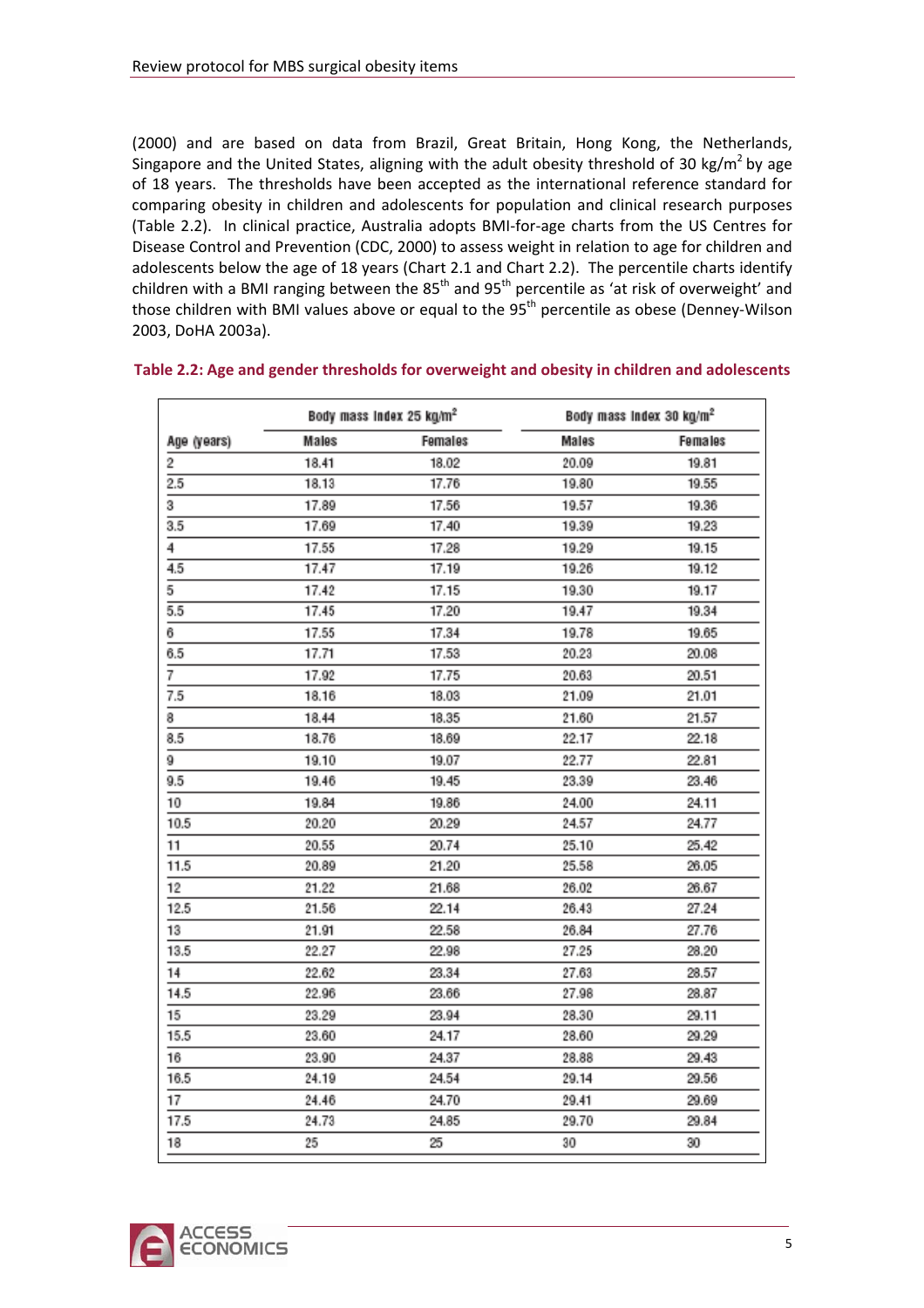<span id="page-11-0"></span>Source: Cole et al (200 0)

<span id="page-11-1"></span>

#### **Chart 2.1: Weight‐for‐age percentiles for boys**

Source: CDC 2000.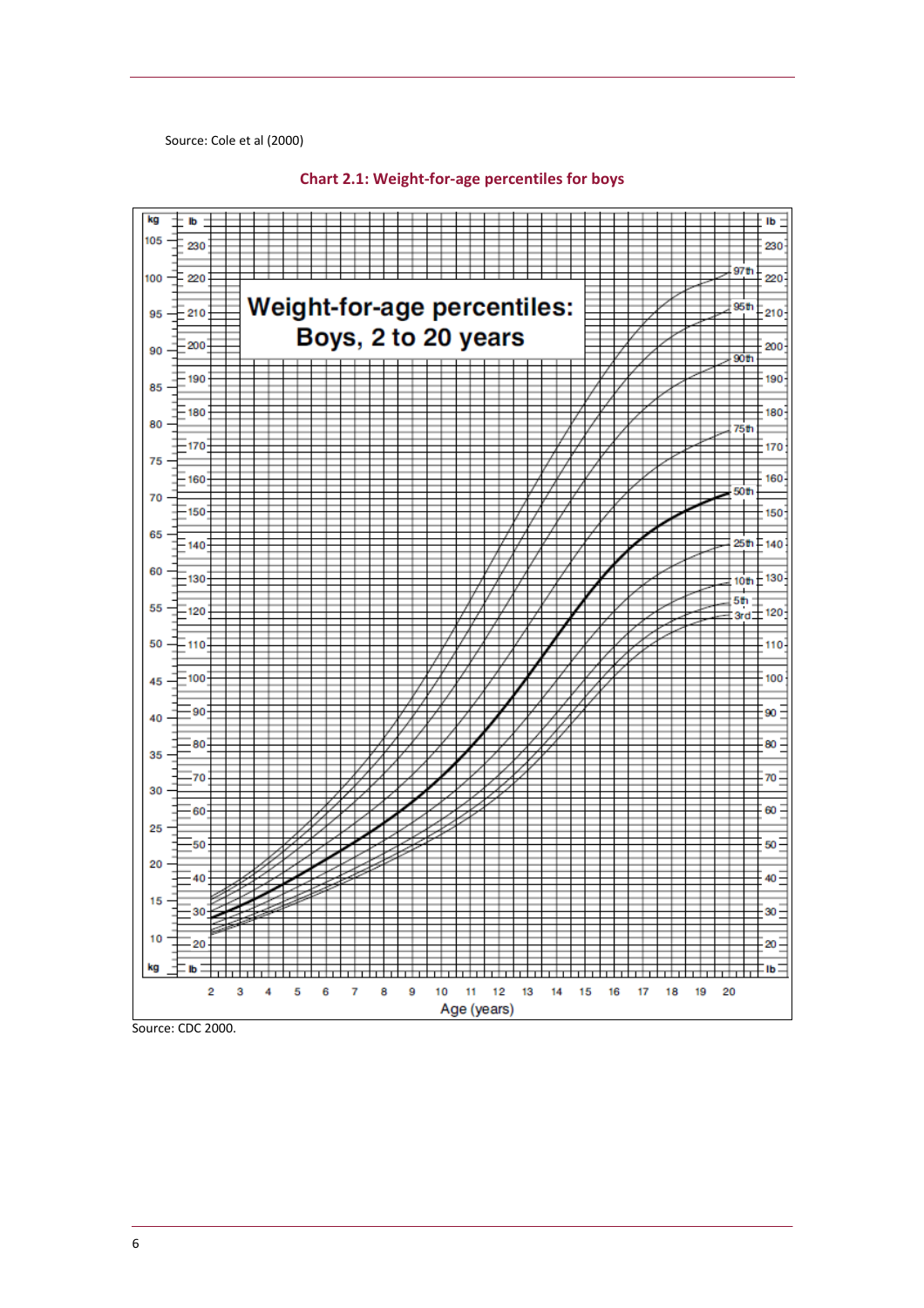<span id="page-12-1"></span><span id="page-12-0"></span>

#### **Chart 2.2: Weight‐for‐age percentiles for girls**

Source: CDC 2000.

While BMI is by far the most commonly reported measure of obesity, a number of measures which reflect the distribution of fat stored in the body are also popular. Centrally distributed fat has been found to be a better indicator of metabolic risks for a range of diseases (such as cardiovascular disease, type 2 diabetes, and cancer) than total body mass when BMI is below 35 (DoHA, 2003b). Measures of weight distribution are technically measures of a subset of obesity known as abdominal obesity or central adiposity. These measures include the waist-

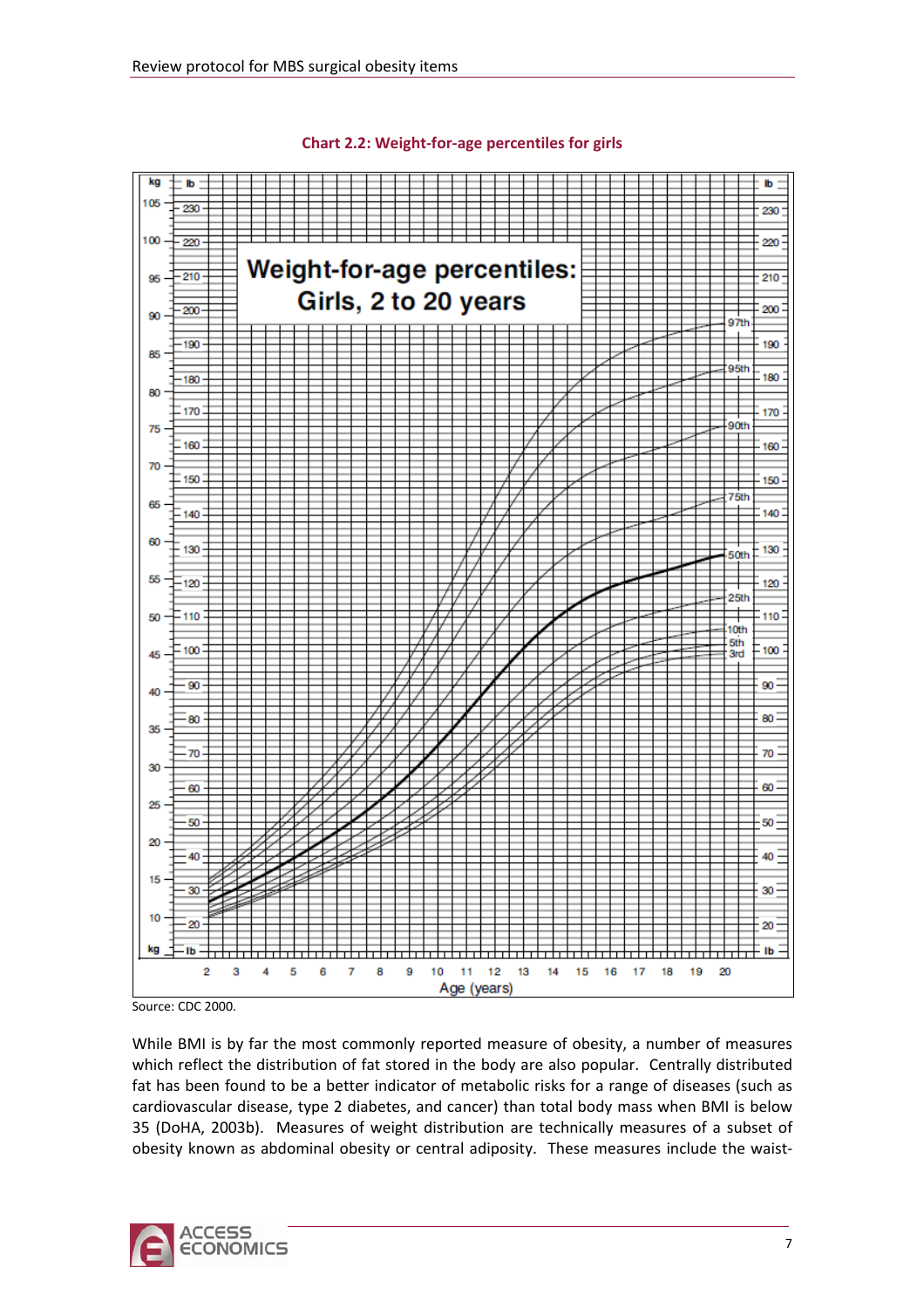<span id="page-13-0"></span>to-hip ratio, and waist circumference (Ebbeling et al, 2002). Cut-offs for waist circumference values associated with an increased risk of metabolic complications are provided in [Table](#page-13-1) 2.3.

<span id="page-13-1"></span>

| <b>Risk of metabolic complications</b> | <b>Males</b>  | <b>Females</b> |
|----------------------------------------|---------------|----------------|
| Increased                              | 94.0-101.9 cm | 80.0-87.9 cm   |
| Substantially increased                | ≥102.0 cm     | $\geq$ 88.0 cm |
| Source: DoHA 2003b.                    |               |                |

**Table 2.3: Waist circumference cut‐offs correlated to disease risk**

People who are obese have higher rates of mortality and morbidity than those who have a healthy body weight, with a high body mass index (BMI) responsible for 7.5% of the total burden of disease in 2003 (Begg et al, 2007). Being overweight increases the relative risk of a variety of conditions which affect health and quality of life (see [Table](#page-13-2) 2.4). Obesity causes almost one‐quarter of type 2 diabetes (23.8%) and osteoarthritis (24.5%), and around one‐fifth of cardiovascular disease (21.3%) and colorectal, breast, uterine and kidney cancer (20.5%) (Preventative Health Taskforce, 2009).

<span id="page-13-2"></span>

| <b>Relative risk (RR)</b>     | <b>Associated with metabolic</b><br>consequences  | <b>Associated with excess</b><br>weight |  |
|-------------------------------|---------------------------------------------------|-----------------------------------------|--|
| Greatly increased (RR>3)      | Type 2 diabetes                                   | Sleep aponea                            |  |
|                               | Gall bladder disease                              | <b>Breathlessness</b>                   |  |
|                               | Hypertension                                      | Asthma                                  |  |
|                               | Dyslipidaemia                                     | Social isolation and depression         |  |
|                               | Insulin resistance                                | Daytime sleepiness and fatigue          |  |
|                               | Non-alcoholic fatty liver disease                 |                                         |  |
| Moderately increased (RR 2-3) | Coronary hear disease                             | Osteoarthritis                          |  |
|                               | Stroke                                            | Respiratory disease                     |  |
|                               | Gout/hyperuricaemia                               | Hernia                                  |  |
|                               |                                                   | Psychological problems                  |  |
| Slightly increased (RR 1-2)   | Cancer (breast, endometrial,<br>colon and others) | Varicose veins                          |  |
|                               | Reproductive<br>abnormalities/impaired fertility  | Musculoskeletal problems                |  |
|                               | Polycystic ovaries                                | <b>Bad back</b>                         |  |
|                               | Skin complications                                | Stress incontinence                     |  |
|                               | Cataract                                          | Oedema/cellulitis                       |  |

### **Table 2.4: Diseases and conditions associated with obesity**

Source: DoHA (2003).

Weight loss can reduce the severity of some of these conditions, as well as improving cholesterol levels, blood pressure and glycaemic control and decreasing the symptoms of osteoarthritis.

### **2.1.3 The service delivery setting, providers and health system adoption**

While weight management through diet and exercise is first line therapy, with a role also for pharmacological management, there is evidence that bariatric surgery plays a part in treating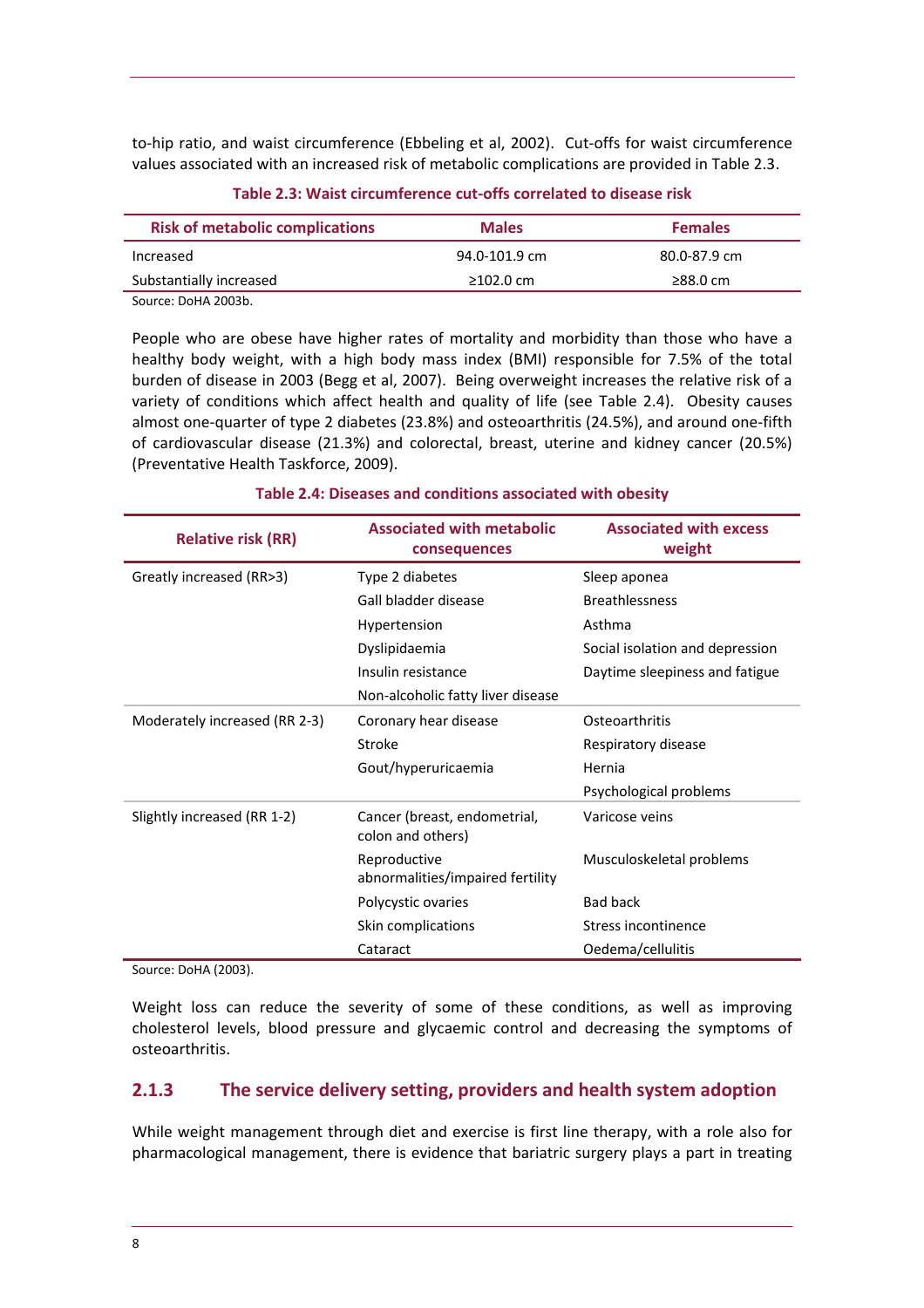<span id="page-14-0"></span>people who are clinically severely obese and have not been able to achieve long‐term weight loss through more conservative means (Access Economics, 2008).

The current clinical practice guidelines recommend bariatric surgery as a management strategy in clinically severe obese children and adolescents, and recommend that it should only be pursued in tertiary institutions with specialist obesity services, where appropriate assessment, therapy planning and multi‐disciplinary support are available (DoHA, 2003).

Increased prevalence of clinically severe obesity (DoHA, 2003) and community awareness of the effectiveness of surgery in producing weight loss have led to growing demand for bariatric surgery in the public hospital system.

In the community setting, gastric reduction or gastroplasty (Item 30511), gastric bypass (30512), surgical reversal (30514) and partial gastrectomy (30518) have been subsidised under the MBS since 1992, while the reservoir items (14215 and 31441) were added in 1999.

## **2.2 Context**

This section provides an outline of;

- incidence and prevalence of the diseases or conditions for which the services are provided;
- MBS usage and expenditure;
- alternate MBS funded services/comparator services:
- other potentially impacted services; and
- any other relevant information.

## **2.2.1 Prevalence of obesity**

most overweight, with over 60% of adults and one in four children overweight or obese, according to the Preventative Health Taskforce (2009). Obesity is considered one of the greatest public health challenges confronting Australia and many other industrialised countries. Even among developed nations, Australia is one of the

increasing with age thereafter to peak in the 55-64 year age group, thereafter falling (Table 2.5). Access Economics (2008) estimated the prevalence of obesity in Australia based on Australian measured anthropomorphic data from the 2000 AusDiab dataset (International Diabetes Institute, 2001) and from the NSW Schools Physical Activity and Nutrition Survey (SPANS, 2004) study for children (Booth et al, 2006, 2003), together with and self-reported data from the 2006‐07 Supplementary Analysis of Nominated Data (SAND) from the general practice study, *Bettering the Evaluation and Care of Health* (BEACH).[3](#page-14-1) Due to a lack of definitive data, obesity rates were conservatively assumed to be 0% for children under the age of four years,

<span id="page-14-1"></span> $3$  Other data sources were investigated but rejected for various reasons (e.g. age), including the National Nutrition Study (1995) and the Child and Adolescent Physical Activity and Nutrition Survey in Western Australia.

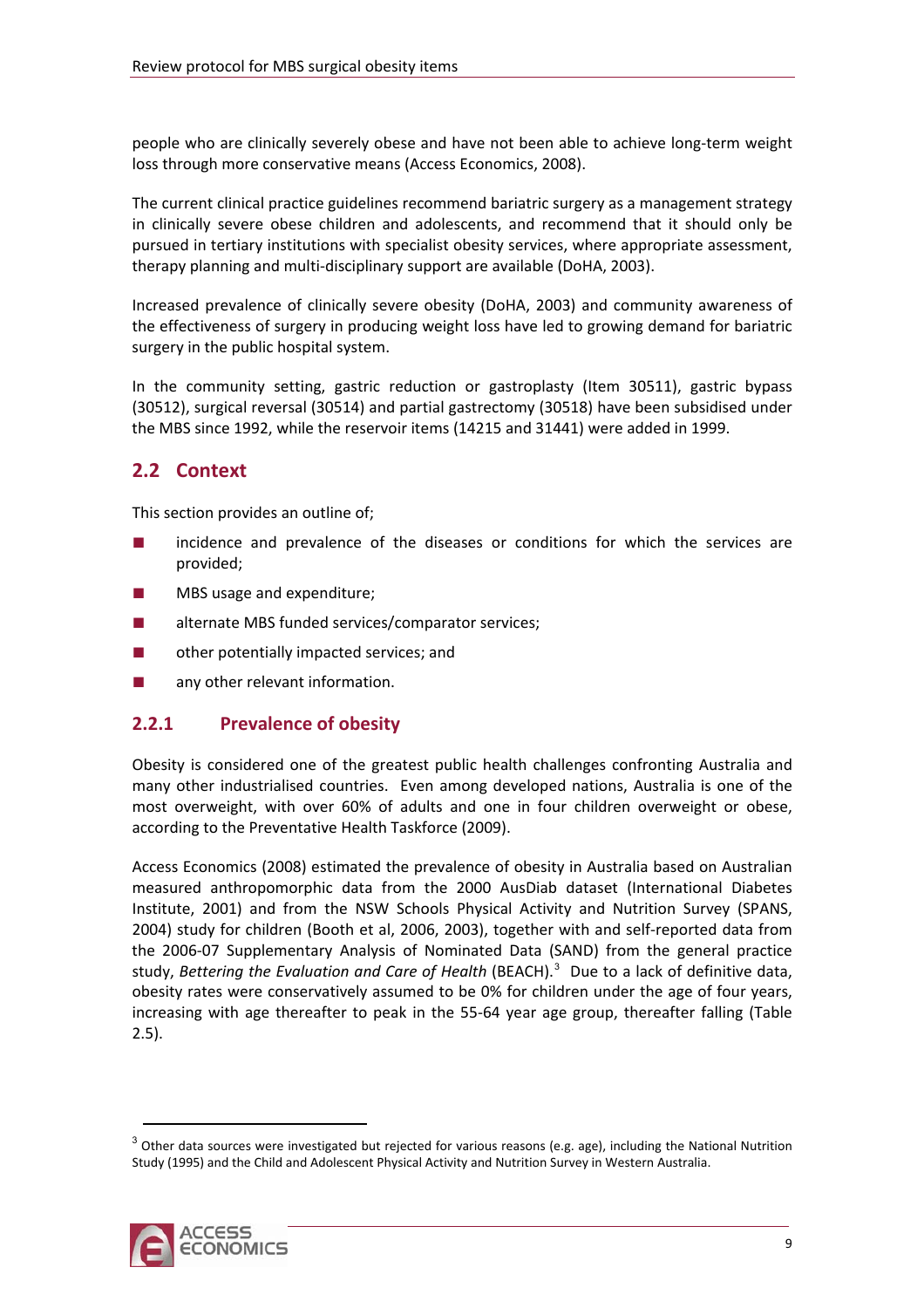<span id="page-15-0"></span>

| <b>Age Group</b> | Males (%) | Females (%) | <b>Males ('000)</b> | Females ('000) | <b>Total ('000)</b> |
|------------------|-----------|-------------|---------------------|----------------|---------------------|
| $0 - 4$          | 0%        | 0%          | 0                   | 0              | 0                   |
| $5 - 19$         | 7.8%      | 6.2%        | 165.4               | 124.9          | 290.3               |
| $20 - 24$        | 11.1%     | 9.3%        | 84.7                | 68.2           | 152.9               |
| 25-34            | 19.4%     | 13.5%       | 281.8               | 193.0          | 474.8               |
| 35-44            | 19.9%     | 21.2%       | 301.5               | 324.6          | 626.1               |
| 45-54            | 23.2%     | 29.2%       | 338.6               | 430.8          | 769.4               |
| 55-64            | 28.5%     | 35.6%       | 344.9               | 431.7          | 776.6               |
| 65-74            | 22.2%     | 31.9%       | 164.4               | 244.2          | 408.6               |
| $75+$            | 14.2%     | 16.9%       | 79.6                | 134.3          | 213.9               |
| <b>Total</b>     | 16.5%     | 18.5%       | 1,760.8             | 1,951.8        | 3,712.5             |

**Table 2.5: Prevalence rates for obesity by age and gender**

Source: Access Economics (2008).

<span id="page-15-1"></span>The table shows that, combining these prevalence rates with demographic data from the ABS, in 2008, 3.71 million Australians (17.5%) were estimated to be obese. Historically, rates of obesity have been increasing [\(Chart](#page-15-1) 2.3).

### **Chart 2.3: Trends in obesity prevalence for adults, 1980 to 2007**



Source: Access Economics (2008).

By 2025, a total of 4.6 million Australians (18.3% of the population) are projected to be obese on current trends (Access Economics, 2008).

### **2.2.2 MBS expenditure on the review items**

MBS expenditure by item is shown in [Table](#page-16-1) 2.6 with growth rates in the five items averaging well over 30% per annum, more than three times the growth rates in total MBS expenditures. In current dollar terms, expenditure has increased from \$6.3 million in 2005 on the six items to \$19.3 million in 2009. Data for the review itself will include data up to the 2009-10 year.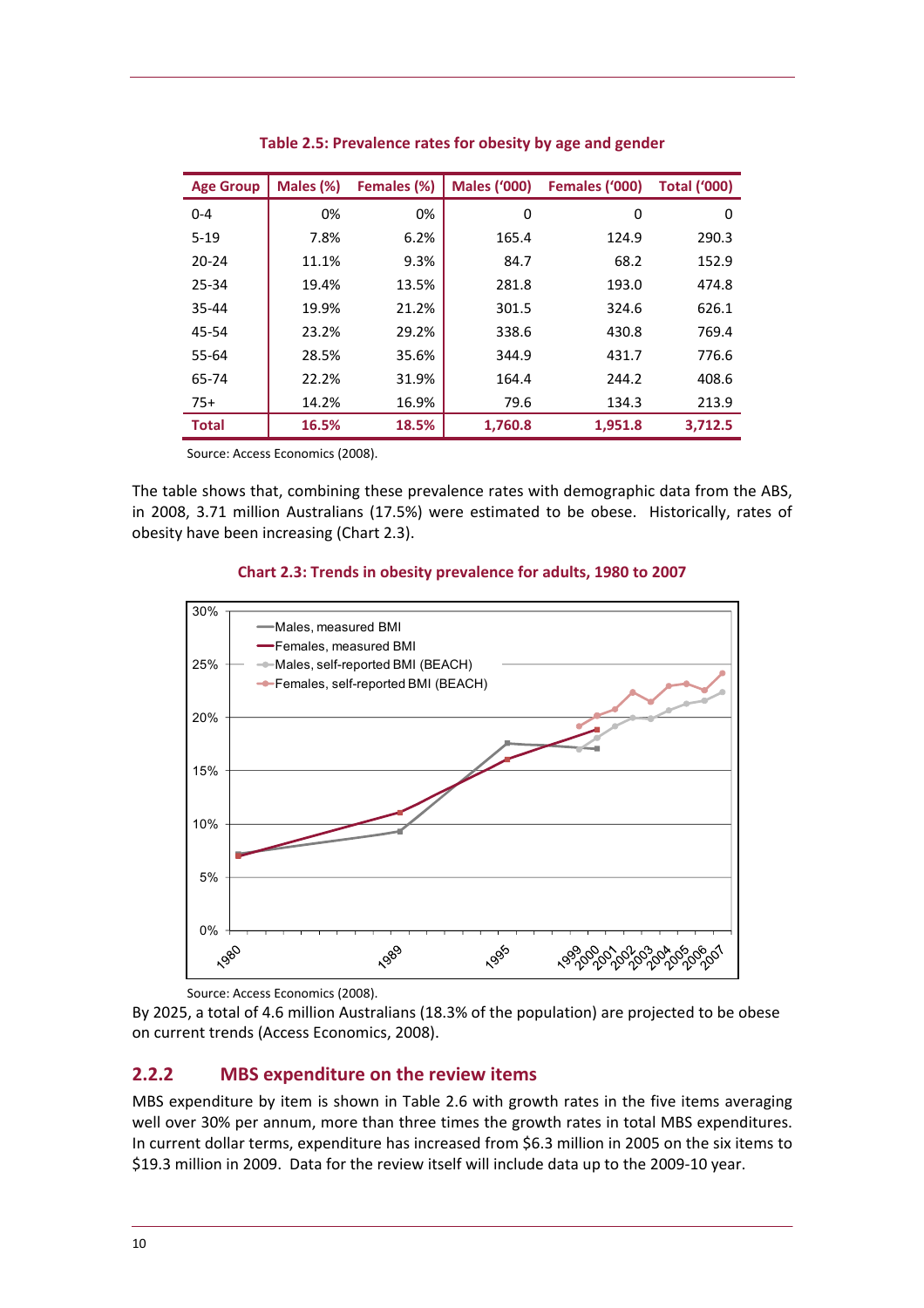<span id="page-16-1"></span><span id="page-16-0"></span>

|                               | 2005  | 2006  | 2007  | 2008  | 2009  |
|-------------------------------|-------|-------|-------|-------|-------|
| 14215 (\$'000)                | 2,754 | 3,872 | 5,251 | 7,808 | 9,785 |
| 30511 (\$'000)                | 2,686 | 3,324 | 4,806 | 6,990 | 6,732 |
| 30512 (\$'000)                | 127   | 170   | 143   | 136   | 156   |
| 30514 (\$'000)                | 538   | 747   | 1,093 | 1,403 | 1,861 |
| 30518 (\$'000)                | 90    | 141   | 213   | 449   | 579   |
| 31441 (\$'000)                | 75    | 90    | 106   | 133   | 170   |
| Total items (\$ million)      | 6.3   | 8.3   | 11.6  | 16.9  | 19.3  |
| Growth (%)                    | 41.4  | 33.1  | 39.2  | 45.7  | 14.0  |
| <b>MBS Total (\$ billion)</b> | 10.6  | 11.3  | 12.4  | 13.7  | 15.1  |
| Growth in MBS (%)             | 14.5  | 6.4   | 9.9   | 10.7  | 10.1  |

### **Table 2.6: MBS expenditure by item**

Source: MBS online data. Note: Item number 30518 may be claimed for other purpose not related to bariatric surgery.

## **2.2.3 Alternate and other impacted MBS services**

The downstream impacts of obesity (diabetes, cardiovascular disease, cancers and osteoarthritis), affect other MBS items and health system expenditures. The total financial costs of obesity in Australia in 2008 were estimated as \$8.3 billion (Access Economics, 2008). Of these costs, the Australian Government bears over one‐third (34.3% or \$2.8 billion per annum), and state governments 5.1%.

In addition, while performing bariatric surgery it is important for surgeons to find and repair hiatus hernia as this greatly reduces the rate of complications (e.g. reflux) post surgery. Clinical experts suggested that hernia is located in around one quarter to one half of patients undergoing surgery. As such, this review will also examine items claimed on the same day as the bariatric surgery with a patient and surgeon match. This may reveal other linked items such as:

31468 - repair of PARA-OESOPHAGEAL HIATUS HERNIA, with complete reduction of hernia, resection of sac and repair of hiatus, with or without fundoplication.

## **2.3 Justification for review**

This section provides an outline of:

- the review identification mechanism; and
- key issues raised to date.

## **2.3.1 The review identification mechanism**

The demonstration reviews were identified, having regard to current literature, as presenting potential quality and safety concerns or the opportunity to encourage more appropriate clinical use. The review of the surgical items for the treatment of obesity will inform recommendations aimed at strengthening the evidence‐base of the items and their use.

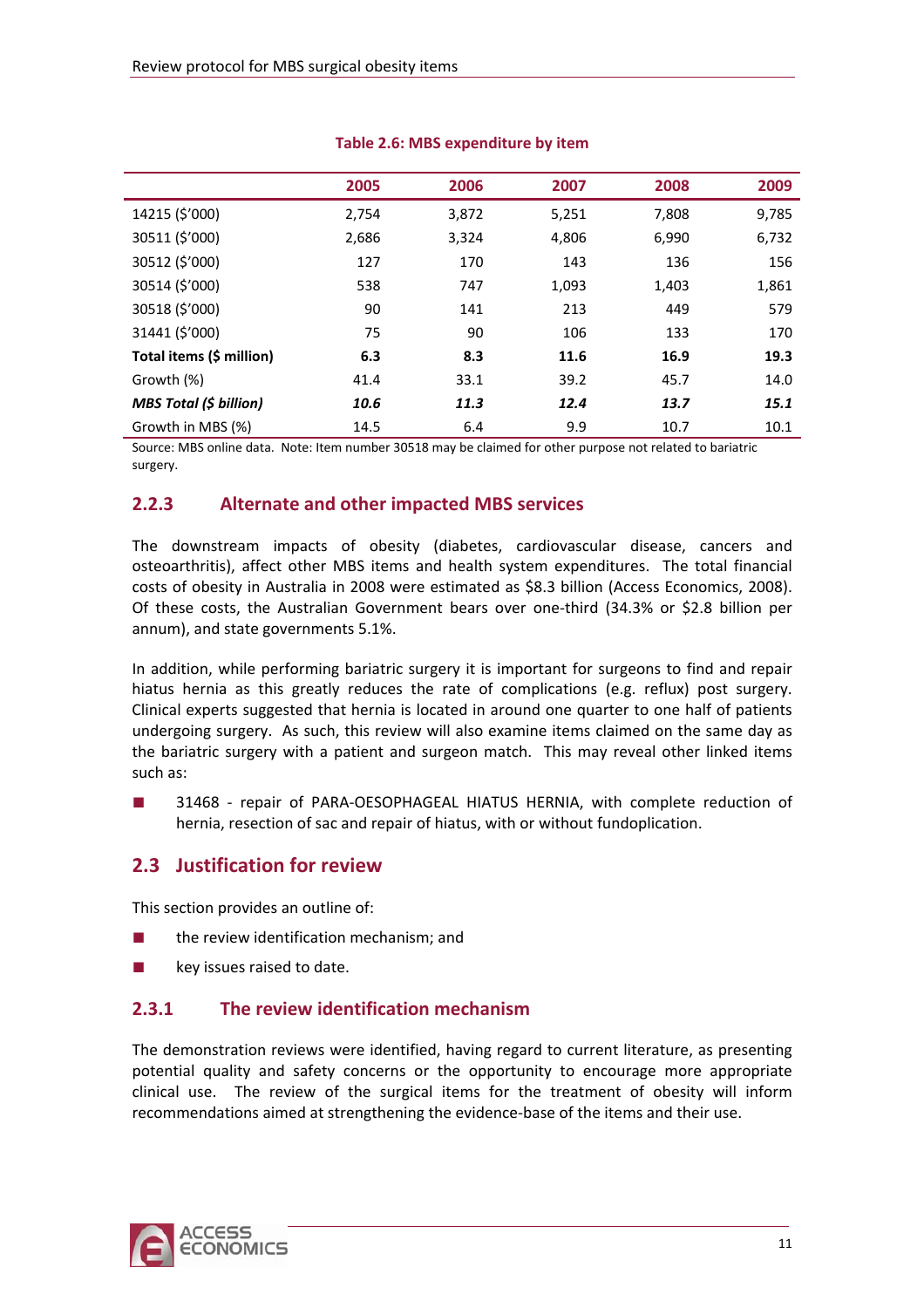The systematic approach to reviewing existing MBS items, in the context of the MBS Quality Framework, will commence with several demonstration reviews to test the proposed review process. This review will serve as one of these demonstration reviews. The report will be completed by mid‐February 2011 and review outcomes will feed into the 2011‐12 budget . process

## **2.3.2 Key issues to date**

Currently the existing MBS descriptors for surgical treatment of obesity do not:

- define morbid obesity; or
- place any restrictions on the use of procedures, potentially hindering compliance with clinical best practice by not distinguishing procedures which are:
	- more safe or efficacious;
	- more cost effective; or
	- only so in a particular target population.

expected that by offering only high quality bariatric surgery programs to carefully selected patients, health outcomes can be improved and the financial sustainability of the MBS can be maintained. Given that bariatric surgery is a significant procedure with potential complications, the provision of bariatric surgery should be targeted to patients for whom the benefits of surgery clearly outweigh the risks. By strengthening the evidence base for the safety, effectiveness and cost-effectiveness of each of the surgical procedures for the treatment of bariatric surgery, rational, consistent and equitable access to bariatric surgery can be promoted. It is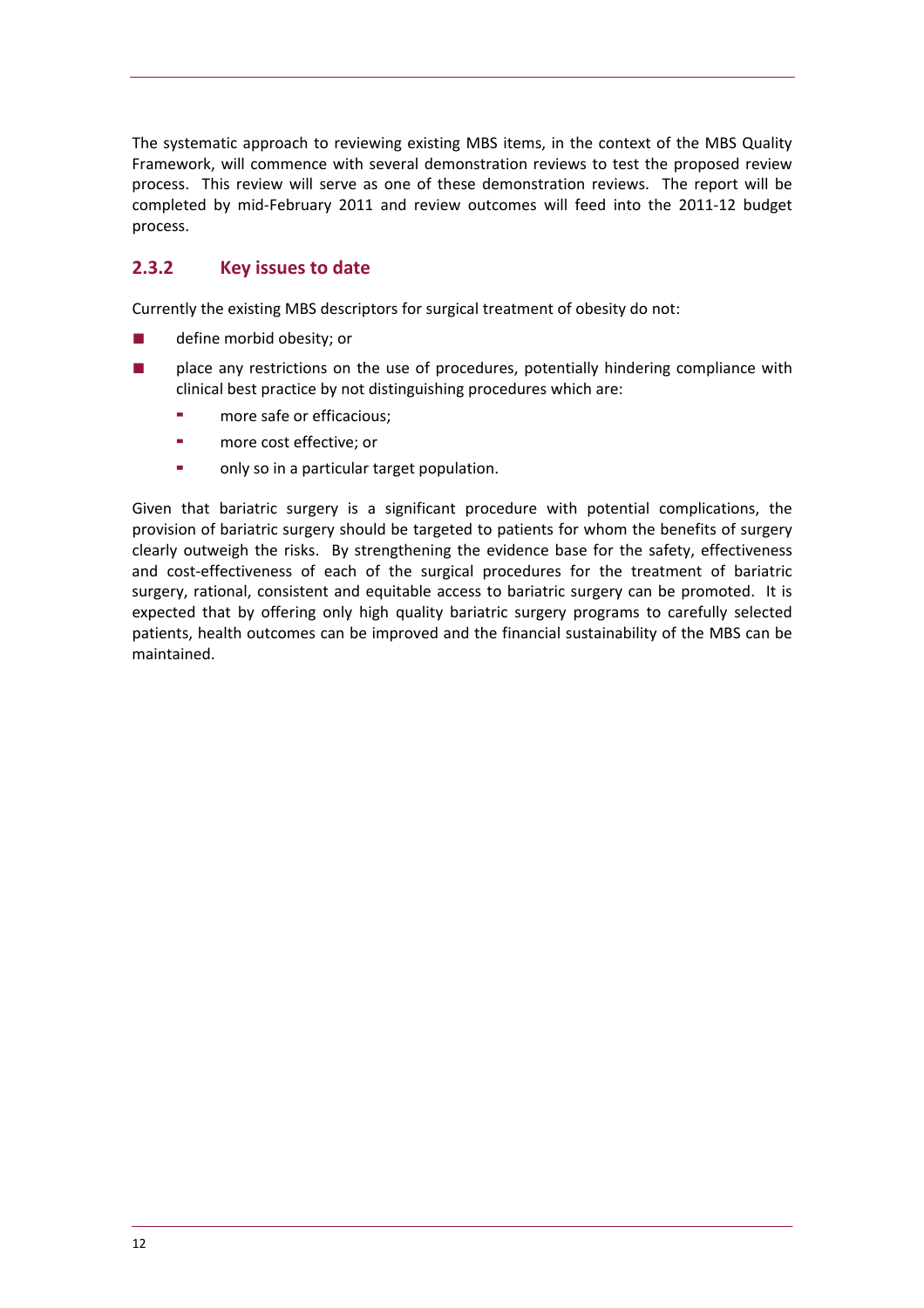# <span id="page-18-0"></span>**3 Clinical/research questions**

This section outlines the process for defining the clinical questions for the review.

The PICO criteria are used to develop the clinical questions. The four elements of the PICO criteria are:

- the target **population** for the intervention;
- the **intervention** being considered;
- the **comparator** for the existing MBS service (where relevant); and
- the clinical **outcomes** that are most relevant to assess safety and effectiveness.

includes several interventions (MBS items) and comparators for surgical interventions for obesity. A key aim of the stakeholder consultations and literature review, described in chapters 4 and 5 respectively, will be to better define these clinical questions in terms of the specific populations, interventions, comparators, and outcomes relevant for Australian practice. This chapter therefore presents the clinical research questions in more general terms. This review

## <span id="page-18-1"></span>**3.1 Population**

The target population is identified by breaking down larger populations into those relevant for each intervention.

with integrated components of a dietary regimen, appropriate exercise, and behaviour modification and support (see Figure 3.1) (DoHA 2003b). The overall population is Australians obtaining care under the MBS. The most recent Australian clinical practice guidelines (currently under review) indicate bariatric surgery for adults with a BMI greater than 40 or with a BMI greater than 35 and serious medical comorbidities who have instituted but failed adequate non‐operative measures for weight loss

chapters 4 and 5 would confirm the target population for each of the interventions, which may be subsets of the above population. In overweight and obese children and adolescents, bariatric surgery is considered as a non‐ conventional weight-management strategy. Currently, there are no published guidelines for bariatric surgery in children and adolescents (DoHA 2003a). However, the more recent published position paper (ANZAPS/OSSANZ/RACP 2010) recommends that surgical treatment should only be considered, along with other criteria, in adolescents with severe obesity (BMI greater than 40 or a BMI greater than 35 with severe obesity associated complications) who are over the minimum age of 15 years. All candidates for surgery need to be carefully assessed by a multi‐disciplinary team. The stakeholder consultations and literature review detailed in

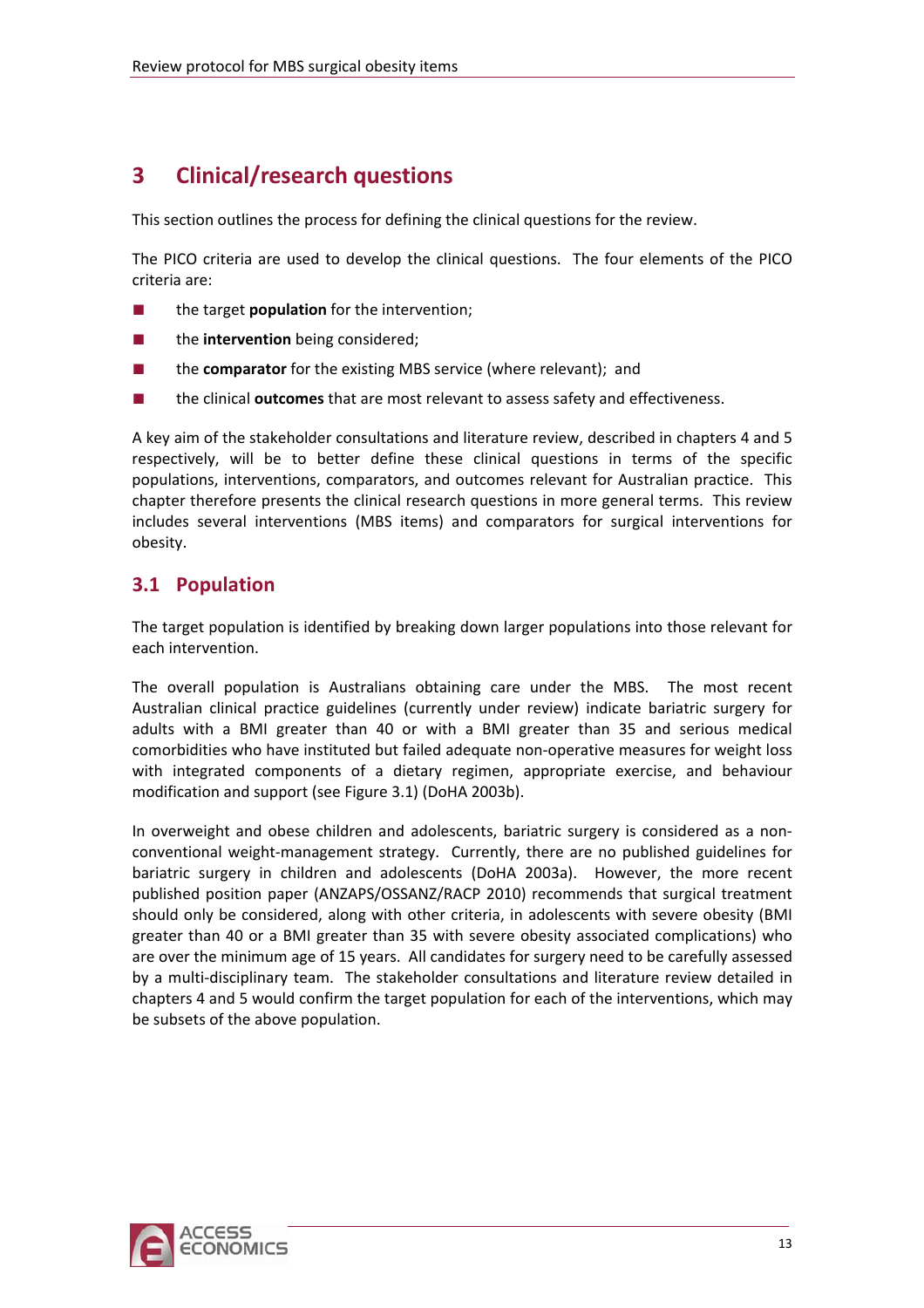### <span id="page-19-0"></span>**Figure 3.1: Clinical decision pathway for the management of the overweight or obese person**



Source: DoHA 2003b. Note: The validity of this preliminary flowchart would be confirmed as part of the review of clinical guidelines.

## **3.2 Intervention**

The interventions being considered are surgical procedures for obesity that are currently practised in Australia and with the MBS item numbers under review (listed in [Table](#page-8-1) 2.1). [Figure](#page-20-1) 3.2 illustrates the possible patient pathways through the current MBS item numbers.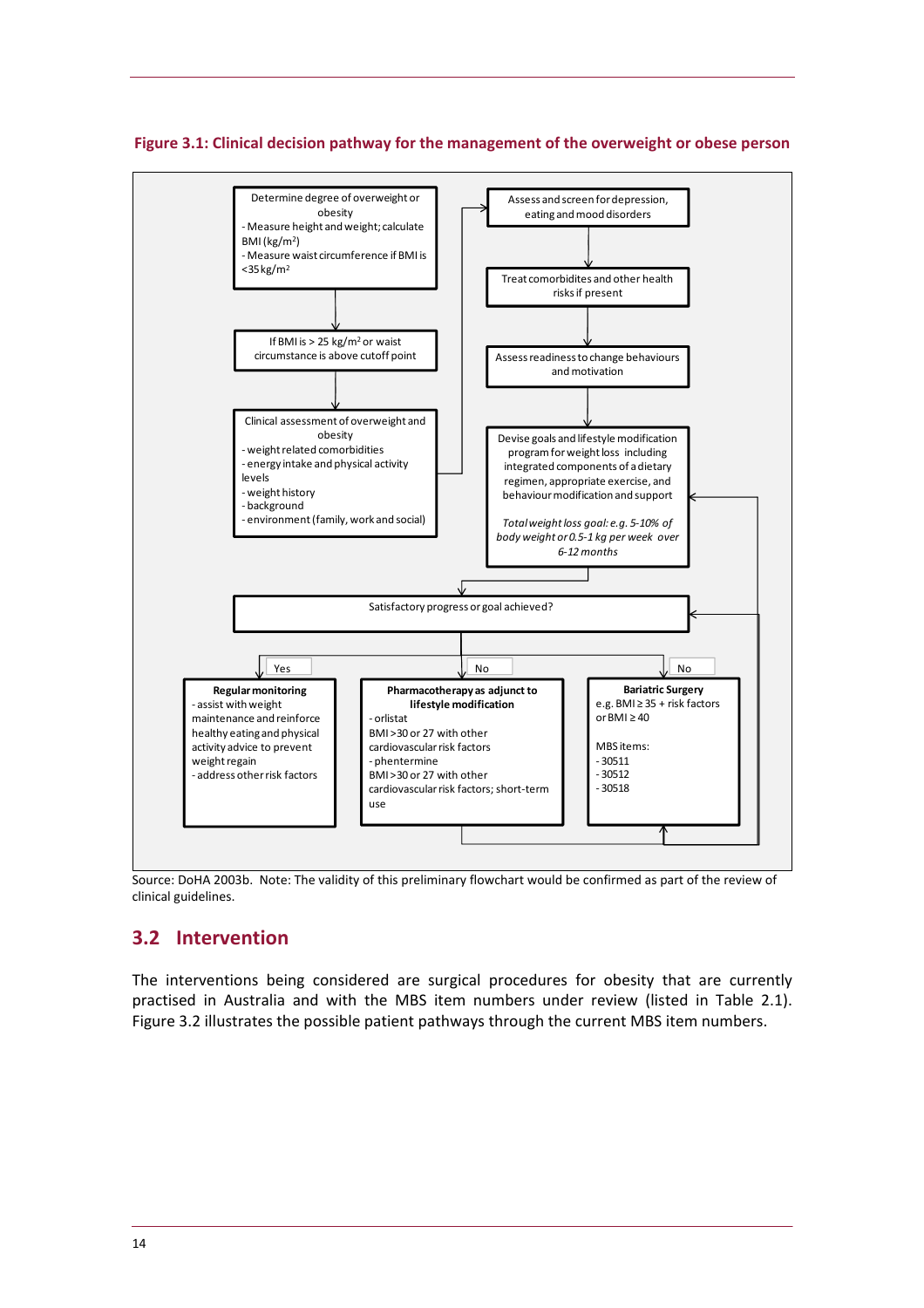<span id="page-20-1"></span><span id="page-20-0"></span>

**Figure 3.2: Flowchart of patient pathway through MBS items under review**

Source: CWG. Note: The validity of this preliminary flowchart would be confirmed as part of the review of clinical guidelines. Dotted line indicates 'if required'. Note: Roux‐en‐Y gastric bypass (RYGB) includes open and laparoscopic RYGB with or without duodenal switch.

Some of these MBS items include a range of different procedures, for example:

- item 30511 includes laparoscopic adjustable gastric banding (LAGB), vertical banded gastroplasty (VBG) and sleeve gastrectomy (SG); and
- item 30512 includes roux-en-Y gastric bypass (RYGB), biliopancreatic diversion with duodenal switch (BPD‐DS) and jejunoileal bypass.

On the other hand, for some procedures, various item numbers may be used. For example sleeve gastrectomy (SG) may be claimed under item 30511 (as above) or item 30518.

The complexity of the MBS data do not permit breakdown of service numbers into specific types of surgical procedure, nor enable a reclassification of item numbers. However, research conducted during the review, including discussions with the CWG members and stakeholders, may enable an approximation of the relative proportions of different procedures performed under each of these item numbers.

A key aim of the stakeholder consultations and literature review will be to determine which of these procedures are performed in Australia. This will assist in defining precisely the interventions included in the clinical research questions presented in section 3.5.

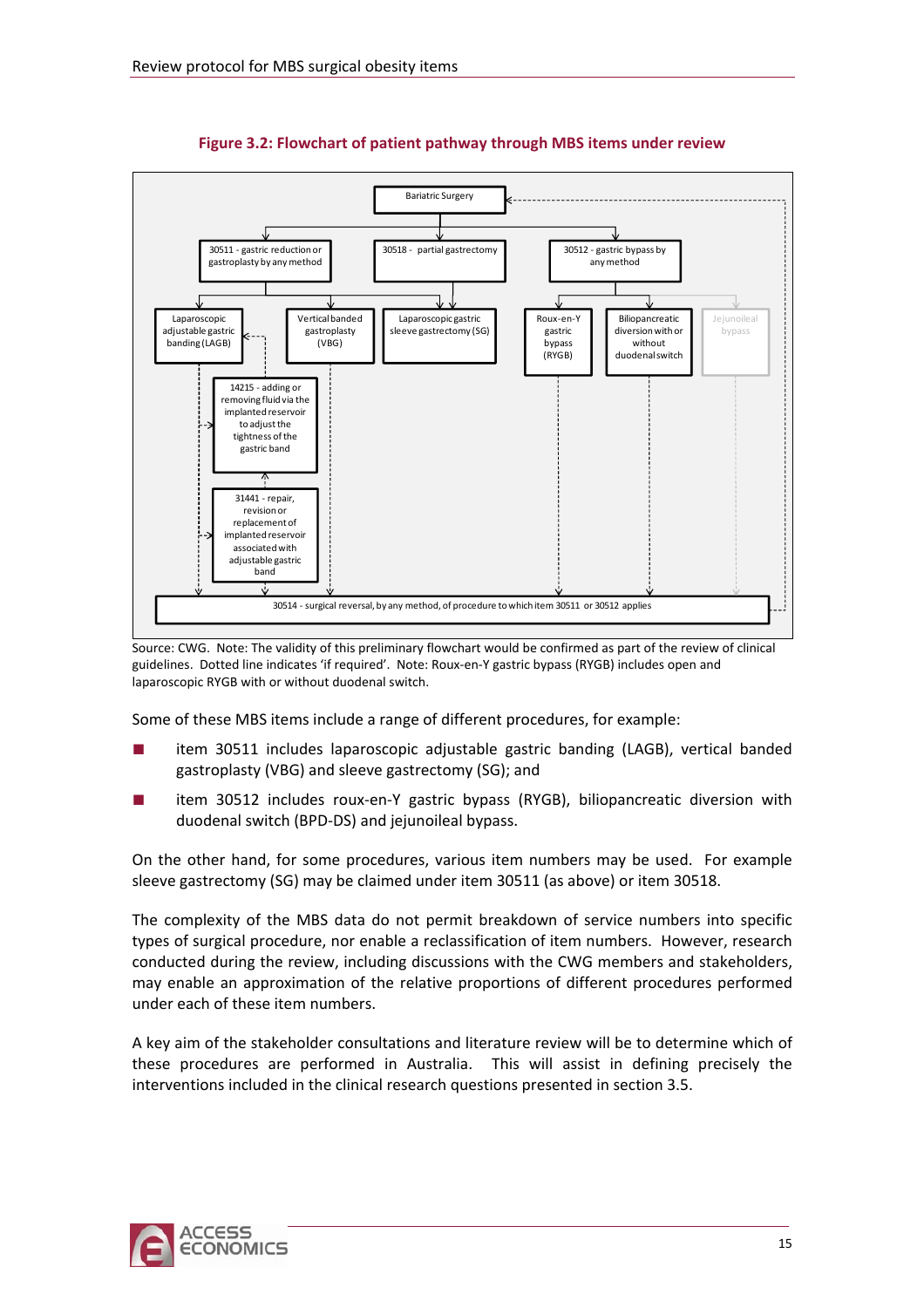## <span id="page-21-0"></span>**3.3 Comparator**

The safety and efficacy of bariatric procedures currently used in Australia will be evaluated against one another using the following comparators:

- 1. non‐surgical intervention;
- 2. LAGB; and
- 3. other relevant comparators as identified in the literature review and data analysis.

Non‐surgical treatment comprises various combinations of behaviour modification (including exercise), pharmacotherapy and/or low-energy or very low-energy diets and in some instances, no treatment. The comparator will enable the interventions to be compared with each other (including LAGB) in terms of their absolute safety and efficacy.

Surgical procedures in current use would also be compared with LAGB (an intervention as well as a comparator) as this is by far the most widely used technique in Australian, making up the large majority of all procedures (DoHA, 2003). This comparator will enable other interventions to be compared with the most common current practice regarding the target population for whom bariatric surgery is indicated.

Other comparators in the literature and analysis will also be reviewed for relevance for the economic evaluation (see section 5.4).

## <span id="page-21-1"></span>**3.4 Outcomes**

Safety of the various bariatric procedures would be assessed in terms of procedure‐related complications and adverse events. Procedural specific risks associated with bariatric surgery would be evaluated based on:

- rate of converting laparoscopic to open procedure;
- rate of reoperation;
- post-operative length of hospital stay;
- short-and long-term procedural specific and non-specific morbidity associated with surgery to be identified in the literature review;
- mortality (short term e.g. 90 days mortality, and long term e.g. 10 years mortality); and
- any other adverse events identified during the literature review and stakeholder consultation process.

Procedural specific benefits associated with bariatric surgery would be evaluated based on:

- weight loss, measured as percentage of starting weight, an absolute weight loss, or 'excess weight' (relative to a normal BMI);
- maintenance of weight loss (durations used to define clinically relevant outcomes will be established during the review);
- quality of life;
- hypertension and hyperlipidaemia); and improvement in and resolution of obesity-related comorbidities (e.g. diabetes mellitus,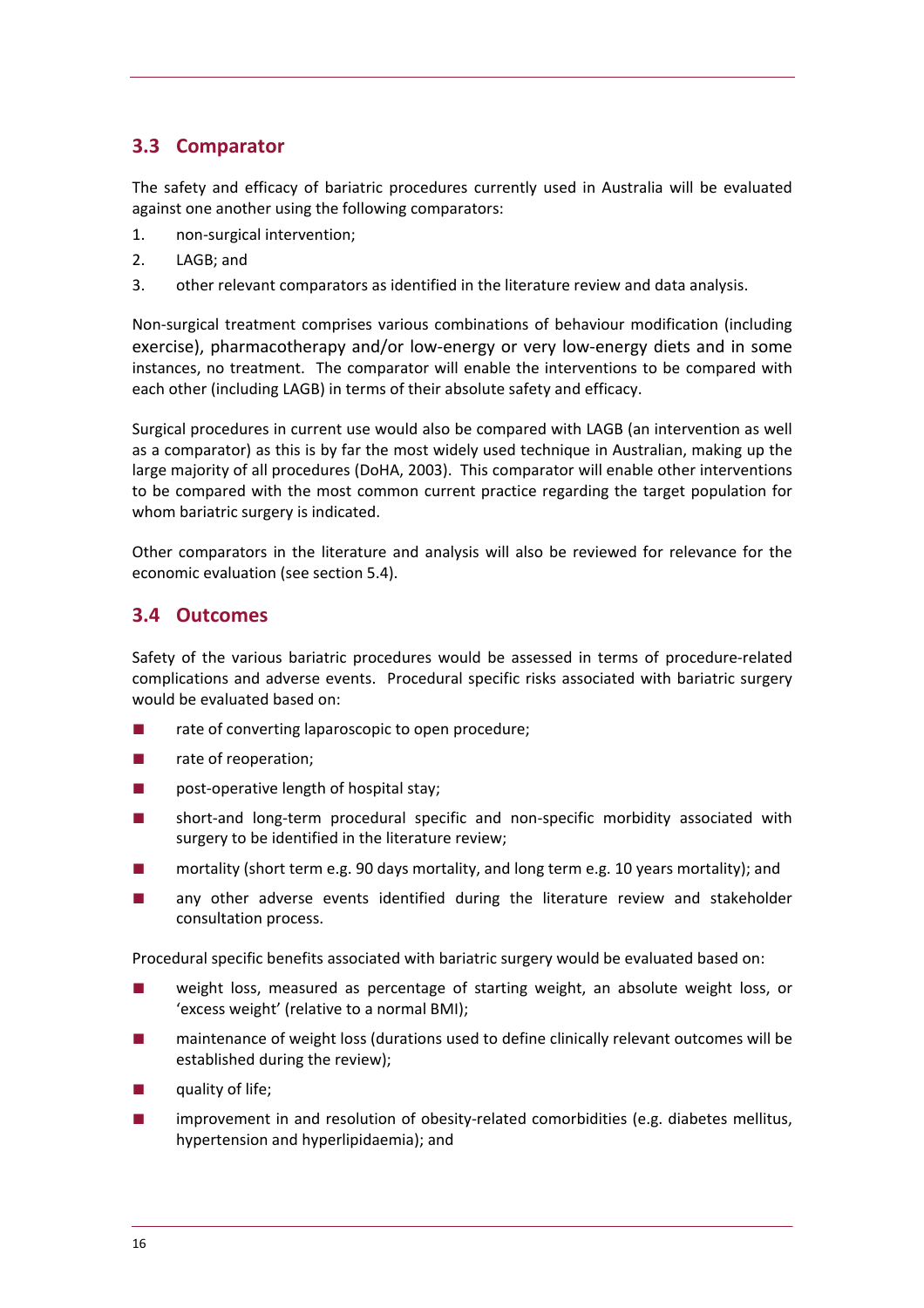<span id="page-22-0"></span>any other relevant efficacy outcomes indentified during the literature review and stakeholder consultation process.

## **3.5 Research questions**

refined during the review as information on each of the PICO criteria is evaluated in more detail. For example, safety and effectiveness would be measured based on the risks and benefits mentioned in section 3.4, and the populations, interventions, and comparators The research questions for this review are determined using the PICO criteria (section [3.1](#page-18-1) to section [3.4\)](#page-21-1). Listed below are the generalised research questions for this review. These will be included under these questions would be defined based on Australian best practice.

- What is the safety of LAGB, VBG, SG and RYGB compared to non-surgical treatment of obesity?
- What is the safety of VBG, SG and RYGB compared to LAGB in the treatment of obesity?
- What is the effectiveness of LAGB, VBG, SG and RYGB compared to non-surgical treatment of obesity?
- What is the effectiveness of VBG, SG and RYGB compared to LAGB in the treatment of obesity?

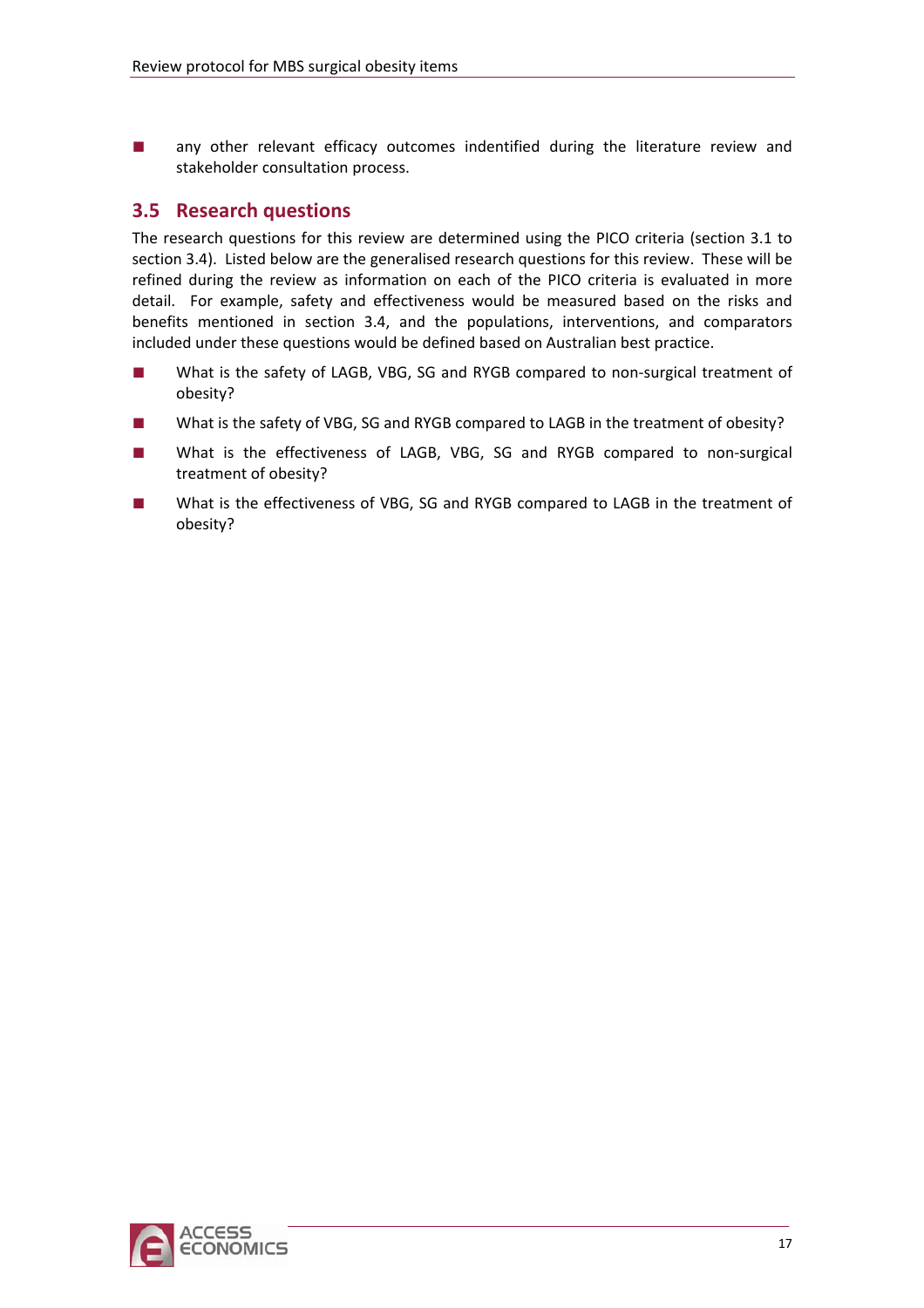# <span id="page-23-0"></span>**4 Key stakeholders**

This chapter identifies all key stakeholders involved in the review, including their roles and responsibilities. For each stakeholder in each section of the chapter, an engagement strategy is summarised.

## **4.1 Clinical Working Group**

A Clinical Working Group (CWG) has been established for the duration of the review which comprises:

- Professor Joe Proietto, CWG (nominated by Royal Australasian College of Physicians);
- Associate Professor John Dixon, CWG, NHMRC Senior Research Fellow, Obesity Research (nominated by Obesity Surgery Society of Australia and New Zealand);
- Dr Ken Loi (nominated by Obesity Surgery Society of Australia and New Zealand);
- Dr Anthony Moore, Clinical Advisor, DoHA; and
- Craig Rayner Director, Medical Benefits Reviews Task Group, DOHA (chair).

In addition, Professor Louise Baur is a clinical expert on the Access Economics team. The CWG held its first meeting on 26 August.

opportunity to comment on this review protocol and on the final report, but will not make recommendations on future financing arrangements. The CWG will ensure that the review reflects an understanding of current Australian clinical practice and draws valid conclusions from the available evidence. The CWG will be given the

## **4.2 Clinical craft groups and others**

writing of the review and asked to comment on this draft protocol and again on the draft review report. Stakeholder details are withheld from this protocol due to confidentiality. Clinical craft groups representing those that provide the MBS services under review are a key stakeholder. This draft protocol and the draft review report will be uploaded to the DoHA website and as such there are no exclusions from the consultation process. DoHA has identified a number of organisations, including clinical craft groups, who will be notified in

subsequent follow-up from such stakeholder meetings would be undertaken through individual telephone meetings and email. Access Economics will incorporate comments on this draft protocol and the draft report in the final versions of each document. Any one-on-one consultations requested and approved by DoHA would be undertaken using teleconference facilities on an as-needed basis. Any

## **Consumers and the general public 4.3**

Consumers and the general public (which may include individual service providers, include device manufactures, sponsors of medical technologies, and the MTAA) will be given two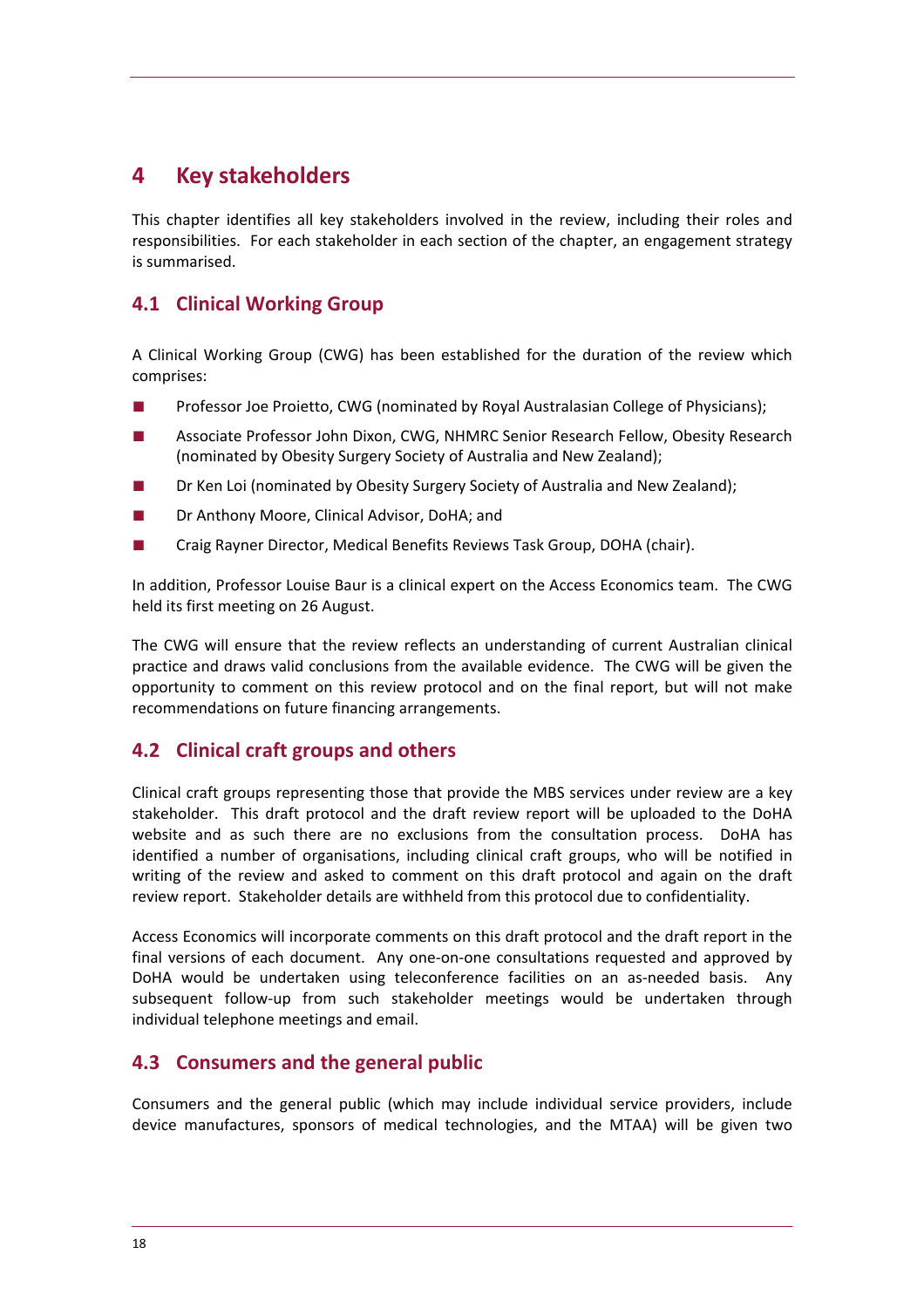<span id="page-24-0"></span>opportunities to comment on elements of the review – this draft protocol and the draft review report.

As outlined in the previous section, this draft protocol and the draft review report will be uploaded to the DoHA website and as such there are no exclusions from the consultation process. In addition, key consumer and public stakeholders have been identified by DoHA and will be notified in writing of the upload of this draft protocol and the draft review report, to facilitate an inclusive public comments process.

uploaded to the DoHA website, to arrange a meeting to discuss this draft protocol, during September 2010. The Consumer's Health Forum of Australia will be similarly notified of the upload of the draft review report with another meeting to discuss that milestone. DoHA staff will be present at these meetings. In addition, the Consumers' Health Forum of Australia will be contacted once the protocol is

## **4.4 Consultants**

synthesising the evidence related to surgical obesity items through the methodology identified in chapter 5. Access Economics will provide a review report at the completion of the project Access Economics is responsible for drafting the review protocol and identifying, analysing and that will help inform the Government's consideration of MBS subsidy of these services into the future.

professional and high quality modelling and assessments and for commitment to sound policy analysis and advice. Access Economics is a valued panel provider of health economics services Access Economics has the required technical ability to provide the services. The company is one of Australia's leading and best known economic consultancies, highly regarded for its to numerous Government departments, with many high profile projects (e.g. the national cancer screening program economic evaluations and aged care modelling for DoHA).

Access Economics has demonstrated experience providing services similar to this review, in the area of obesity, analysis of surgical services, health service delivery reviews, MBS item and structure reviews, literature review and stakeholder consultation. Access Economics has no conflict of interest in undertaking the review.

| <b>Name</b>         | <b>Lynne Pezzullo</b>                                                                                                                                                                                                                                                                                                                                                                                                                                                                                                                                                                                                                                                                                                                                                                                                               |
|---------------------|-------------------------------------------------------------------------------------------------------------------------------------------------------------------------------------------------------------------------------------------------------------------------------------------------------------------------------------------------------------------------------------------------------------------------------------------------------------------------------------------------------------------------------------------------------------------------------------------------------------------------------------------------------------------------------------------------------------------------------------------------------------------------------------------------------------------------------------|
| Title/Office Held   | Director                                                                                                                                                                                                                                                                                                                                                                                                                                                                                                                                                                                                                                                                                                                                                                                                                            |
| Qualifications      | B.Ec (First Class Honours), University of Adelaide (1986)                                                                                                                                                                                                                                                                                                                                                                                                                                                                                                                                                                                                                                                                                                                                                                           |
| Previous Experience | Lynne has broad specialist experience in health economics, and authored the major<br>reports on obesity that Access Economics produced in 2006 and 2008. Lynne has a<br>long history of project management and leadership in Government review<br>processes. She has exceptional skills in health research, modelling, consultative<br>engagement, analysis and strategic policy development for public, private,<br>academic and peak consumer bodies across the health and social services sectors.<br>Lynne has been instrumental in developing the Access Economics competency and<br>public profile in health economics and is one of Australia's experts in health<br>evaluation services. Lynne led the Access Economics team that conducted the<br>2007 National Bowel Cancer Screening Program economic evaluation and the |

Details of the operational personnel conducting the review are in the table below.

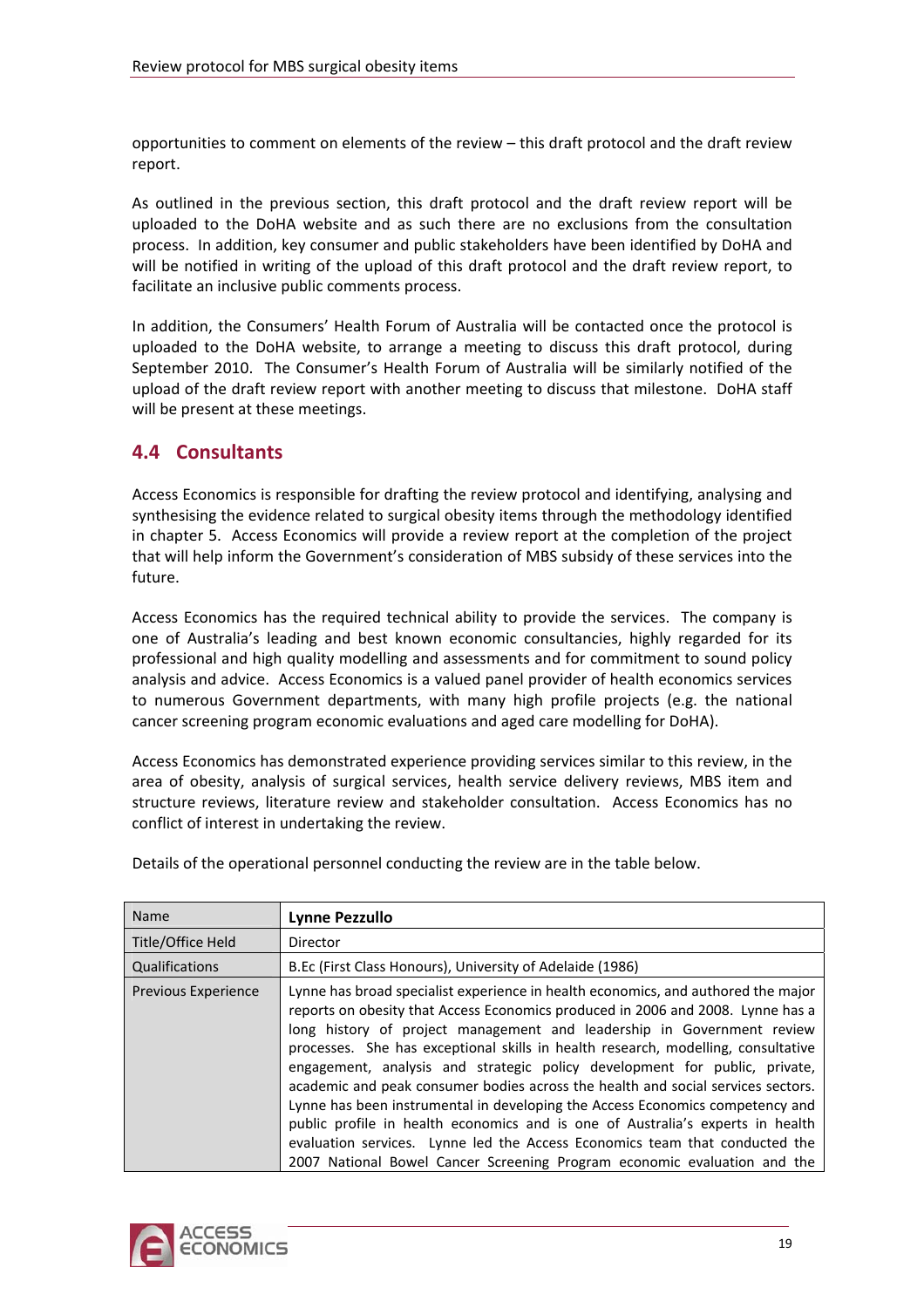|                            | National Dementia Priority Initiative (2006-09) evaluation for DoHA.<br>Other<br>relevant qualifications include:<br>Reviewer for Medical Journal of Australia<br>ш<br>Prime Minister's 2020 Summit participant 2008, Health stream<br>m.<br>ABC ACT radio spokesperson on health economics issues<br>Telstra Business Woman of the Year ACT 2008<br>Who's Who Australian Women 2009; Global Heritage Who's Who 2010                                                                                                                                                                                                                                                                                                                                                                                                                                 |  |  |
|----------------------------|------------------------------------------------------------------------------------------------------------------------------------------------------------------------------------------------------------------------------------------------------------------------------------------------------------------------------------------------------------------------------------------------------------------------------------------------------------------------------------------------------------------------------------------------------------------------------------------------------------------------------------------------------------------------------------------------------------------------------------------------------------------------------------------------------------------------------------------------------|--|--|
| Role                       | Lynne will lead the team including high level consultation with DoHA, the CWG,<br>and MQFEAC, provide methodological oversight and project planning, ensuring<br>timeliness and provide quality assurance for the project as a whole.                                                                                                                                                                                                                                                                                                                                                                                                                                                                                                                                                                                                                |  |  |
| Name                       | <b>Adam Gordois</b>                                                                                                                                                                                                                                                                                                                                                                                                                                                                                                                                                                                                                                                                                                                                                                                                                                  |  |  |
| Title/Office Held          | Principal Health Economist                                                                                                                                                                                                                                                                                                                                                                                                                                                                                                                                                                                                                                                                                                                                                                                                                           |  |  |
| Qualifications             | MSc Health Economics (Distinction) University York UK, BA (Hons) Business<br>Economics (First) University of Leicester, UK                                                                                                                                                                                                                                                                                                                                                                                                                                                                                                                                                                                                                                                                                                                           |  |  |
| <b>Previous Experience</b> | Adam is a specialist health economist and modeller and has undertaken a wide<br>range of health economics and outcomes research projects for government health<br>departments, the pharmaceutical/medical device industry, and non-government<br>organisations in both the UK and Australia. He has a long list of peer reviewed<br>publications and is a reviewer for journals including Value in Health, Expert Review<br>of Pharmacoeconomics and Outcomes Research, and American Journal of<br>Cardiovascular Drugs. Adam is experienced in a range of analytical, spreadsheet,<br>presentation and word processing packages used for data analysis, modelling and<br>review in health economics. Adam has been involved in a number of past projects<br>for DoHA and a cost-effectiveness and financial impact analysis of the NBCSP in<br>NSW. |  |  |
| Role                       | Adam will manage the project on a day-to-day basis, participate in methodological<br>development, lead the stakeholder consultation process, provide oversight of<br>literature review and data collection, conduct TreeAge modelling and contribute to<br>report writing for all phases of the project.                                                                                                                                                                                                                                                                                                                                                                                                                                                                                                                                             |  |  |
|                            |                                                                                                                                                                                                                                                                                                                                                                                                                                                                                                                                                                                                                                                                                                                                                                                                                                                      |  |  |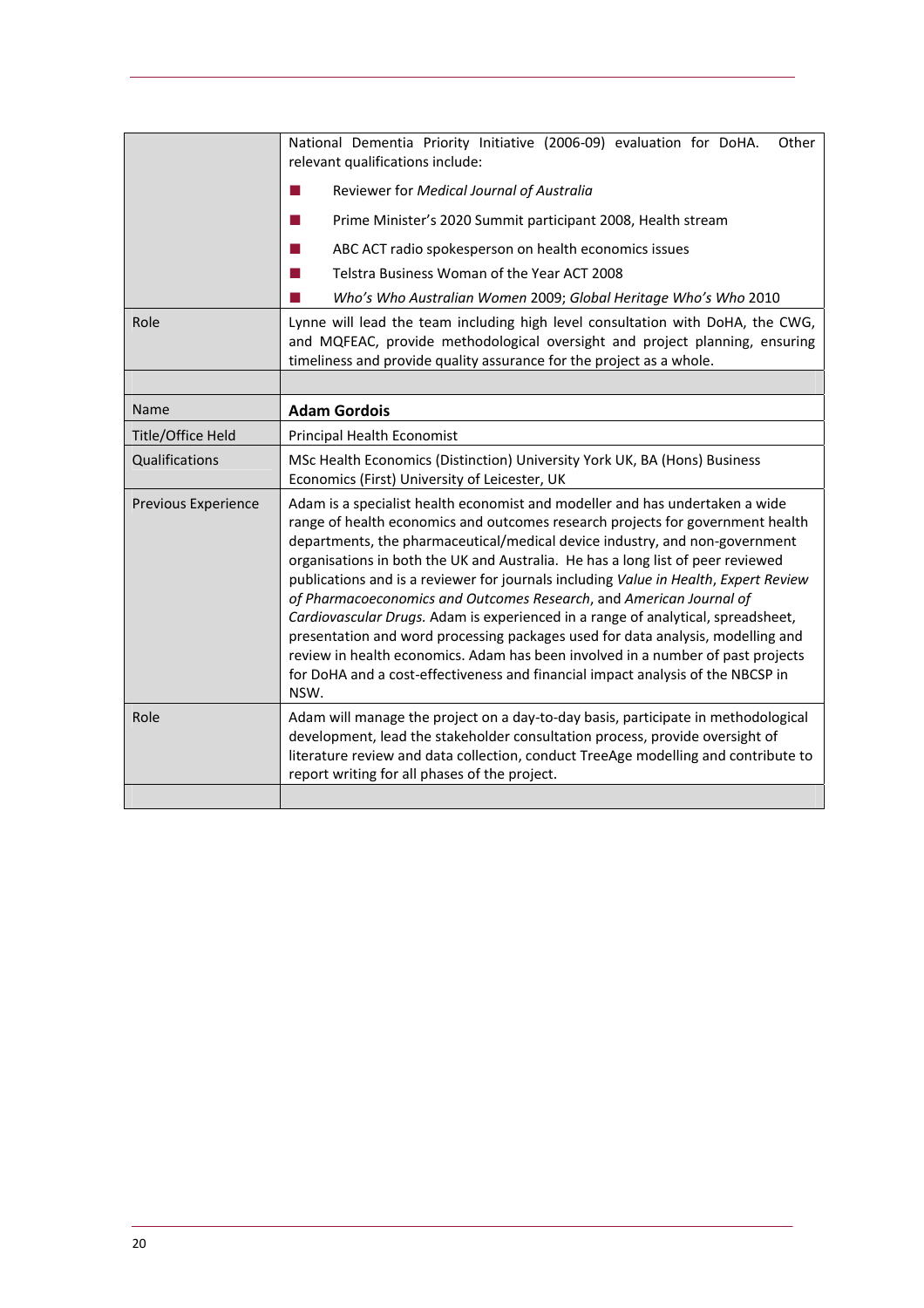<span id="page-26-0"></span>

| Name                                                                                                                                                    | Daphni Chao                                                                                                                                                                                                                                                                                                                                                                                                                                                                                                                                                                                                                                                                                                                                                                                                   |  |
|---------------------------------------------------------------------------------------------------------------------------------------------------------|---------------------------------------------------------------------------------------------------------------------------------------------------------------------------------------------------------------------------------------------------------------------------------------------------------------------------------------------------------------------------------------------------------------------------------------------------------------------------------------------------------------------------------------------------------------------------------------------------------------------------------------------------------------------------------------------------------------------------------------------------------------------------------------------------------------|--|
| Title/Office Held                                                                                                                                       | <b>Health Economist</b>                                                                                                                                                                                                                                                                                                                                                                                                                                                                                                                                                                                                                                                                                                                                                                                       |  |
| Qualifications                                                                                                                                          | MHEcon (Adv), The University of Queensland, BPharm, The University of<br>Queensland                                                                                                                                                                                                                                                                                                                                                                                                                                                                                                                                                                                                                                                                                                                           |  |
| <b>Previous Experience</b>                                                                                                                              | Daphni is a specialist in the field of health economic evaluation. Her past work<br>includes a review of the literature on the cost-effectiveness of renal replacement<br>therapy (RRT) and modelling to assess the cost-effectiveness of RRT for people with<br>end-stage renal disease. During her studies she worked at the Centre of Burden of<br>Disease and Cost Effectiveness where she gained experience in modelling using<br>Microsoft Excel and Ersatz, contributed to parts of the ACE-Prevention Project and<br>was involved in the dissemination of ACE-Prevention results. At Access Economics<br>Daphni has been involved in literature review, epidemiological modelling,<br>consultation processes and economic evaluation in areas such as dementia, PBS<br>access, and pharmacoeconomics. |  |
| Role<br>Daphni will participate in literature analysis, summarise the public comments and<br>submissions, and provide research support for the project. |                                                                                                                                                                                                                                                                                                                                                                                                                                                                                                                                                                                                                                                                                                                                                                                                               |  |
|                                                                                                                                                         |                                                                                                                                                                                                                                                                                                                                                                                                                                                                                                                                                                                                                                                                                                                                                                                                               |  |
| Name                                                                                                                                                    | <b>Louise Baur</b>                                                                                                                                                                                                                                                                                                                                                                                                                                                                                                                                                                                                                                                                                                                                                                                            |  |
| Title/Office Held                                                                                                                                       | Obesity specialist                                                                                                                                                                                                                                                                                                                                                                                                                                                                                                                                                                                                                                                                                                                                                                                            |  |
| Qualifications                                                                                                                                          | BSc (Med), MBBS, University of Sydney, FRACP, PhD, University of Sydney                                                                                                                                                                                                                                                                                                                                                                                                                                                                                                                                                                                                                                                                                                                                       |  |
| <b>Previous Experience</b>                                                                                                                              | Louise is an obesity specialist and paediatrician at The Children's Hospital at<br>Westmead Clinical School. Louise complements the health economics, literature<br>review and data analysis skills of the team with her specialty and deep knowledge<br>of obesity issues in Australia, and her clinical expertise. Louise is under sub-<br>contract to Access Economics in this project.                                                                                                                                                                                                                                                                                                                                                                                                                    |  |
| Role                                                                                                                                                    | Louise will contribute to the CWG meetings, review protocol development, and<br>literature and data analysis.                                                                                                                                                                                                                                                                                                                                                                                                                                                                                                                                                                                                                                                                                                 |  |

## **4.5 The Department of Health and Ageing**

DoHA has contracted Access Economics to undertake this review and is responsible for the ongoing management of this contract. DoHA is also responsible for ensuring that the draft protocol and draft review report are made available online for public comment.

Following the finalisation of the review report, DoHA will be responsible for providing advice to the Minister for Health and Ageing on future subsidy arrangements for the surgical obesity items. This advice will be informed by the review report but will also draw on other information such as budgetary considerations.

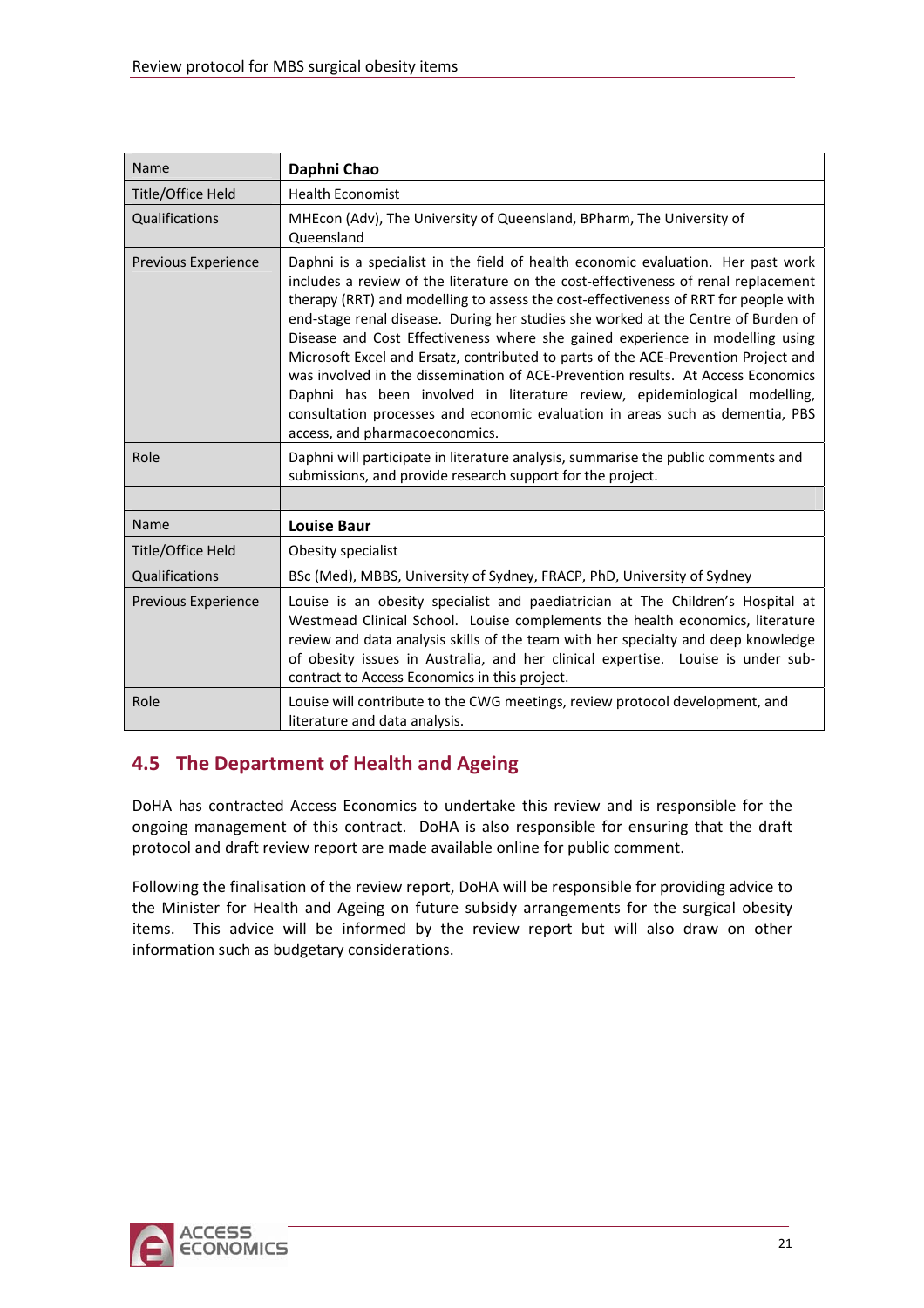# <span id="page-27-0"></span>**5 Review methodology**

This chapter outlines the proposed methodology for reviewing the MBS services against the clinical questions developed above. It includes a literature analysis, MBS data analysis, summary of stakeholder consultation, and economic evaluation.

## **5.1 Literature review**

This section outlines databases to be searched, search terms used, supplementary search strategies and how evidence will be classified.

The aims of the literature review are:

- to identify contemporary clinical guidance on the use of bariatric surgery for obesity in Australia and overseas;
- to obtain efficacy and safety data for bariatric surgeries for obesity commonly performed in Australia; and
- to address the research questions in chapter 3 of this protocol using this information.

The databases to be searched for this review include Medline, EMBASE, and the Cochrane library. The search strategy, including search terms and limits, is presented in Appendix A of this protocol.

Only studies meeting the NHMRC's highest levels of evidence will be included in the review, including meta‐analyses and systematic reviews of randomised controlled trials (RCTs) (Grade I evidence) and any RCTs published since these reviews (Grade II evidence). Any recent RCTs will be identified through the literature search and discussions with the CWG members and professional bodies. This strategy will ensure all RCTs are included either within the Grade I studies or more recent Grade II studies.

Relevance of the literature identified in the search will be assessed according to the following criteria:

- **study type**: meta-analysis, systematic review, or evidence-based clinical guidelines;
- interventions: comparative analyses of bariatric surgeries that are commonly performed in Australia; and
- outcomes: identifiable and comparative efficacy/safety data, and/or evidence-based clinical practice recommendations.

identified in the search. For example, only the most recent versions of clinical guidelines and meta‐analyses will be included for review. The review team will identify and exclude any studies that have been superseded by others

The clinical guidelines review will be restricted to Canada, New Zealand, the UK and the US (in so far as relevant guidelines are available). In addition, English language versions of guidelines from other European countries will be reviewed. Guidelines will be considered relevant where specifically providing recommendations for bariatric surgery for obesity. Greater priority will be given to guidelines based on evidence standards equivalent to NHMRC Grades I and II. The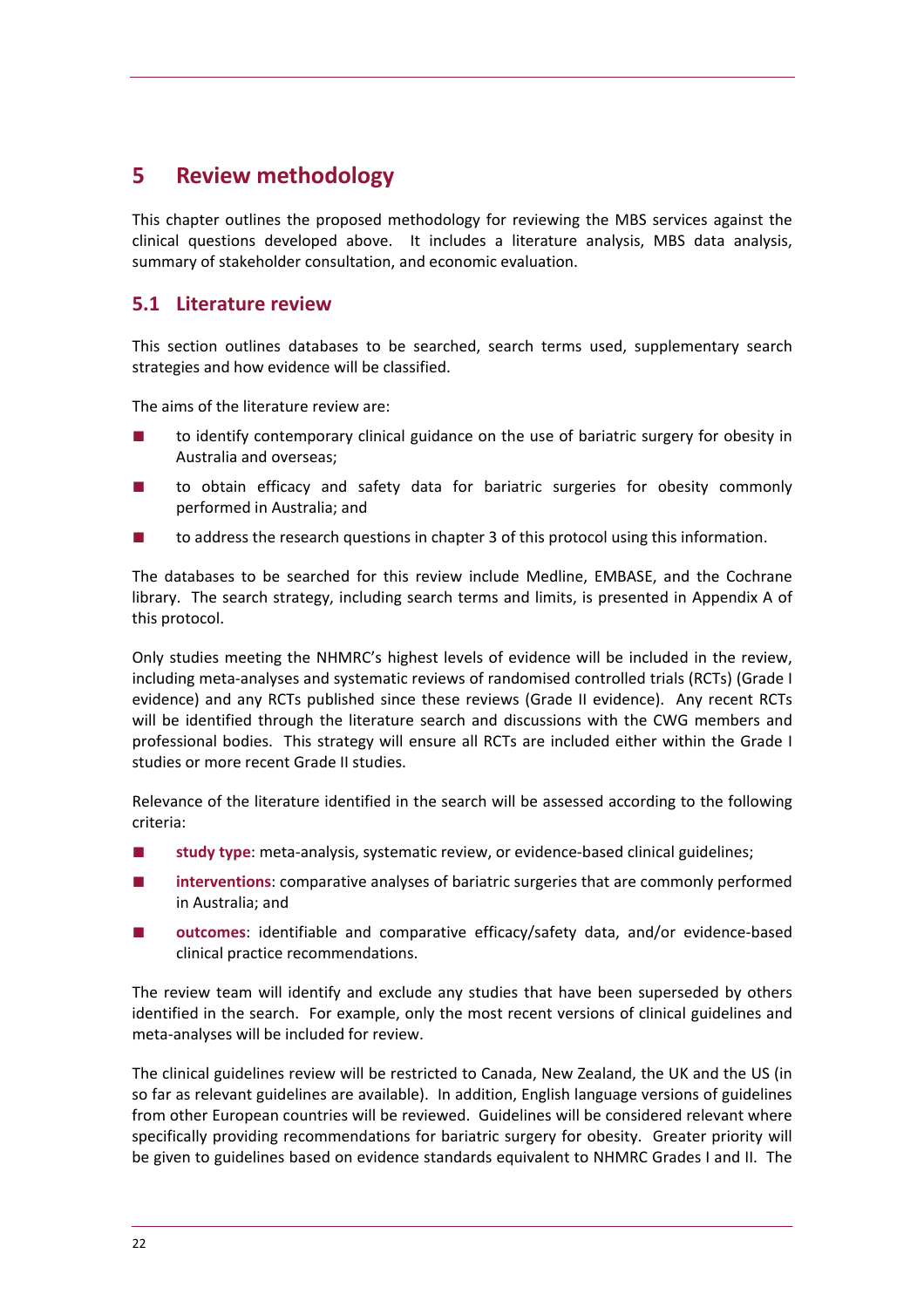<span id="page-28-0"></span>clinical guidelines review will inform whether the MBS items under review require amendment or removal. Particular focus will be on the recommended indications/restrictions for the use of surgery, views on surgery in adolescents, and minimum recommended thresholds for BMI, age and other patient characteristics when considering surgery.

data will enable an assessment of which procedures provide the best outcomes for the Australian population with obesity. The review of meta‐analyses and systematic reviews will inform the comparative safety and efficacy outcomes for different bariatric surgery procedures performed in Australia. These

population. Guidelines for Australia and countries with similar populations and health care systems will be classified more highly. The classification of evidence will be relatively narrow, since the review will only include the highest levels of clinical evidence. Grey literature will not be included in the literature review unless the CWG suggests specific papers for inclusion. Meta-analyses will be given a higher classification than systematic reviews because they increase the precision of overall results. The classification of clinical guidelines will depend on: (a) the levels of evidence used to support their recommendations; and (b) the relevance of the guidelines to the Australian

procedures. The outcomes of the literature review will assist in possible splitting of item numbers. The advice resulting from this review will primarily concern indications for the MBS

## **5.2 MBS data**

numbers, level of disaggregation, timeframes and the purpose of the analysis. The Department will facilitate access to necessary data as appropriate. This section includes information on the MBS data that will be analysed including item

The relative usage and costs of MBS items for bariatric surgery will be evaluated using data on the following MBS item numbers:

- 14215 long-term implanted reservoir associated with adjustable gastric band, accessing of to add or remove fluid;
- 30511 morbid obesity, gastric reduction or gastroplasty for, by any method (Anaes.) (Assist.);
- 30512 morbid obesity, gastric bypass for, by any method including anastomosis (Anaes.) (Assist.);
- 30514 morbid obesity, surgical reversal, by any method, of procedure to which item 30511 or 30512 applies (Anaes.) (Assist.);
- 30518 partial gastrectomy; and
- 31441 long term implanted reservoir associated with the adjustable gastric band, repair, revision or replacement of (Anaes.).

Data will be obtained for each item by subgroup, defined by gender and five-year age group (e.g. males aged 30‐34 years, females aged 20‐24 years) and aggregations of these groups (e.g. males and females aged 30‐34 years, males of all ages). Data will also be aggregated for subgroups where service numbers are too low to be reported due to confidentiality issues.

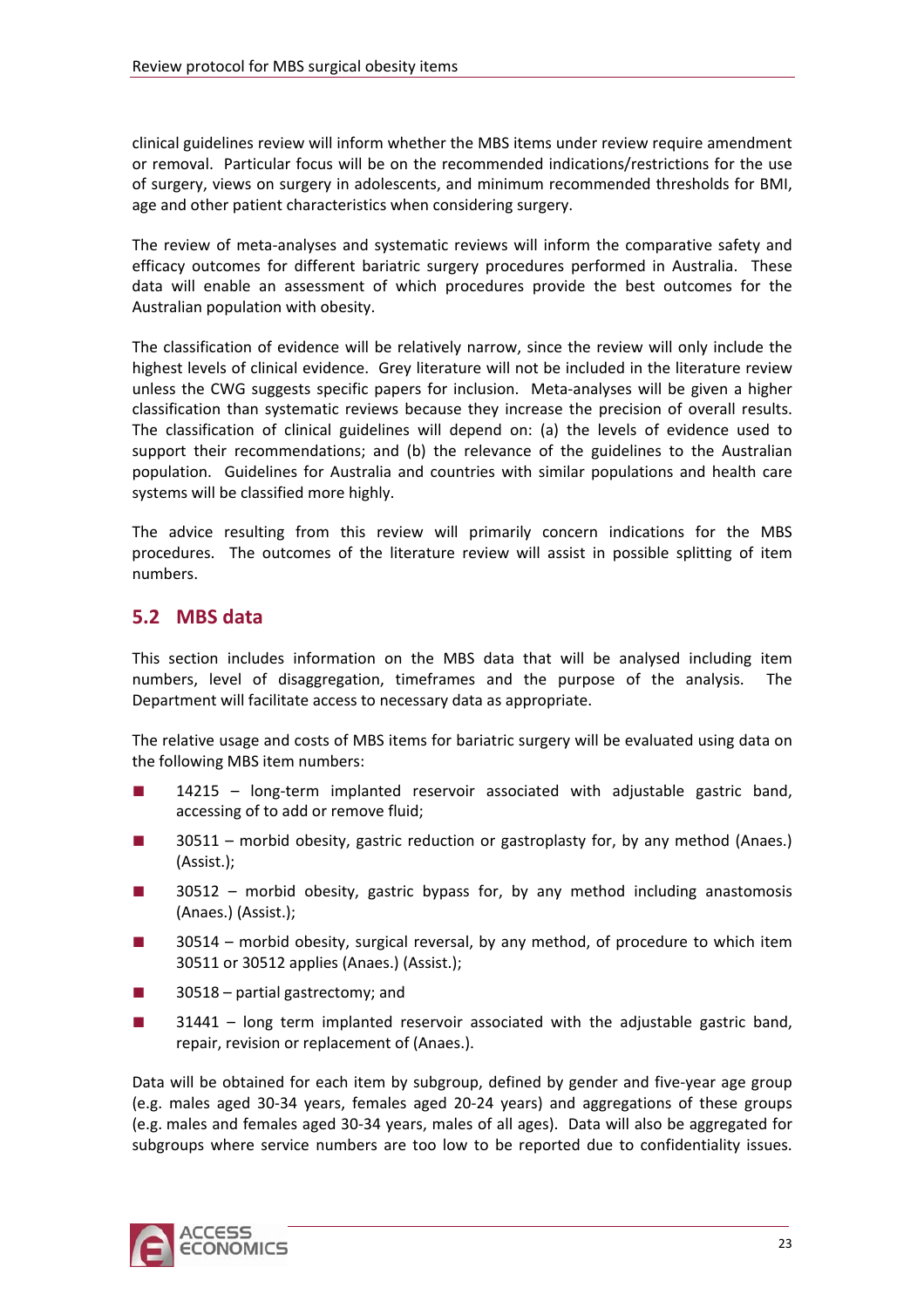<span id="page-29-0"></span>This approach is more accurate than inputting service numbers where data are reported as 'fewer than *n* services'. Data will be obtained for the last five years in order to evaluate trends in relative usage of different surgical procedures (i.e. five 12‐month periods ranging from July 2005 – June 2006 to July 2009 – June 2010).

Therefore, data will also be obtained for the ten most frequent MBS items recorded under the same claim as the item numbers above to evaluate additional usage/costs of MBS items The CWG has indicated a number of procedures that may be performed alongside these surgeries including reduction of hiatus hernia and anti-reflux operation by fundoplasty. associated with surgery for obesity.

The types of analyses that are performed using these MBS data will include subgroup analyses and trend analyses.

be used to inform the trend analyses described below. The subgroup analyses will also be used to observe any increasing or decreasing trends in the use of MBS items that are For the **subgroup analyses**, historical usage and expenditure for each MBS item will be established for each gender/age subgroup and aggregates of these subgroups. These data will comparators for each other (e.g. 30511 and 30512).

will be five years. Projections would incorporate reasonable assumptions about how any modifications to MBS item numbers might alter utilisation patterns (e.g. by restricting For the **trend analyses**, projections of future use/expenditure for these MBS items will be performed using the historical data trends, ABS projections of demographic changes, and current obesity prevalence rates by age and gender. The time horizon for these projections utilisation to particular age or risk groups).

Several issues are anticipated in identifying specific procedure numbers from the MBS data.

- review. These data sets could include the DVA, Western Australia Department of Some MBS items will include procedures for different reasons. For example, partial gastrectomy (item 30518) may be performed for stomach cancer rather than obesity. This issue will be addressed using any available MBS‐linked data that identify primary diagnoses/indications for surgery, which can be accessed within the timeframe of this Health, and BEACH, as well as additional MBS data reporting co‐claimed items that are likely to be independent of obesity management.
- distinguish between adjustable banding, gastroplasty or sleeve gastrectomy. To address Some MBS items do not distinguish between types of surgery. For example, item 30512 does not distinguish between laparoscopic or open bypass, and item 30511 does not this issue, supplementary data and expert opinion will be used to disaggregate these usage figures based on current trends in surgery for obesity.
- Some types of surgery may be recorded under different item numbers; for example, MBS item coding for gastric sleeve resection is unclear. The supplementary data described above can also be used to determine the usage in Australia of newer procedures where the MBS item allocation is unclear.

## **5.3 Stakeholder consultation**

This section summarises the stakeholder consultation process detailed in chapter 4 of this protocol.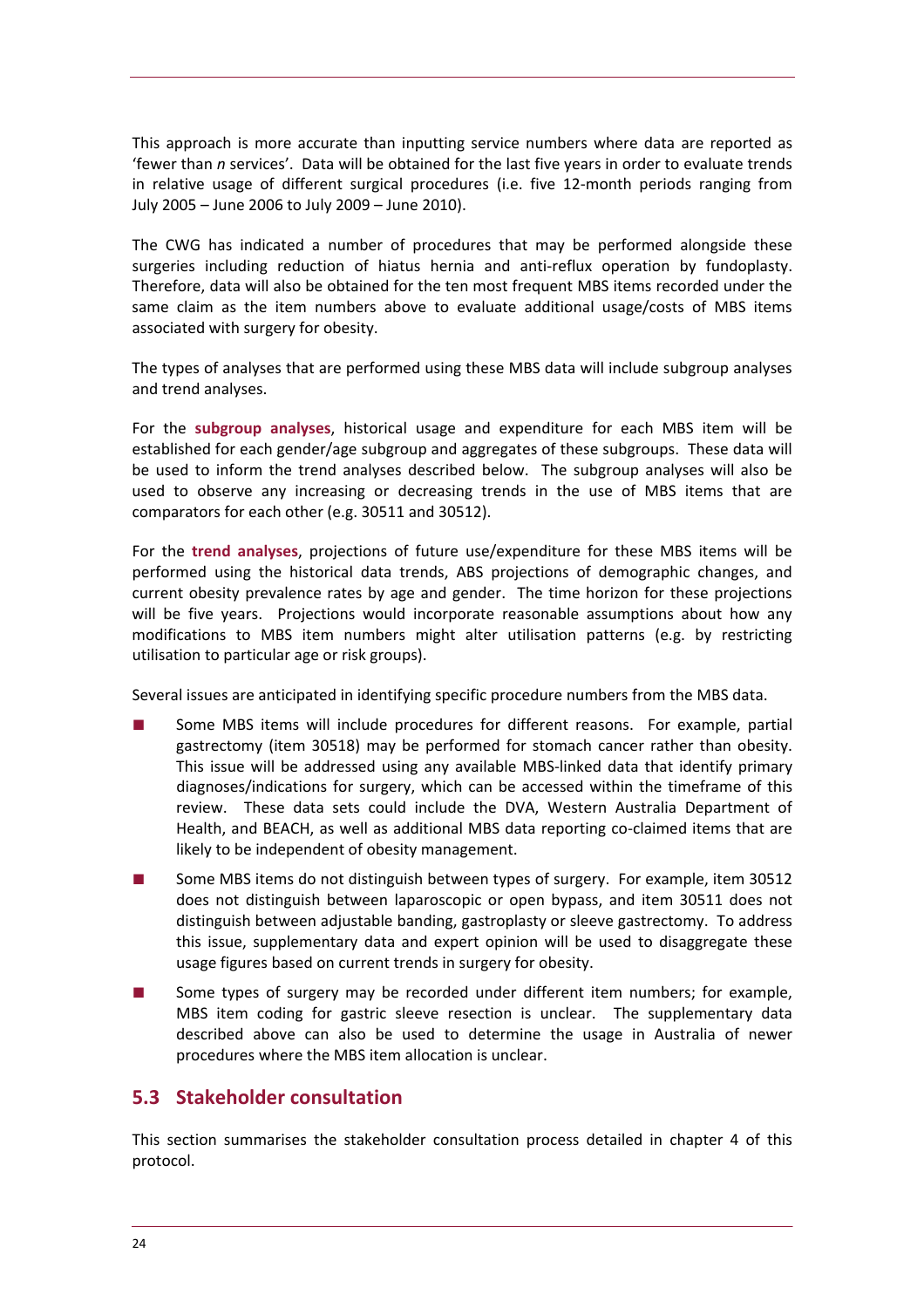<span id="page-30-0"></span>In summary, this review protocol and the draft report will be available for comment through a public consultation process and placement on the DoHA website. In addition, critical stakeholders on the DoHA consultation list (stakeholder details are withheld from this protocol due to confidentiality) will be notified of the protocol and draft review and provided an opportunity to comment. Given the limited timeframe for this review and the geographical dispersion of the stakeholders, any one‐on‐one consultations requested and approved by DoHA will be undertaken using teleconference facilities on an as-needed basis. Any subsequent follow-up from such meetings will be undertaken through individual telephone meetings and email.

Ongoing stakeholder consultation during the project will include:

- ongoing discussion with clinical experts (CWG members);
- regular updates and meetings with the DoHA;
- face-to-face discussion with the Consumers' Health Forum of Australia; and
- two face-to-face discussions with the MQFEAC at the draft and final report stages.

## **5.4 Economic evaluation**

undertaken, should this be appropriate (i.e. if the services reviewed are found to be safe and effective). This section includes an outline of how the economic evaluation of the MBS services will be

to determine whether the MBS items should be better defined in terms of patients and/or procedures. These decisions may be driven by consideration of cost effectiveness. The recommendations of this review will be independent of funding decisions, although the findings may help inform such decisions in the future. However, one key aim of this review is

a variant of the strategy at Appendix A identifying only economic studies published from the year 2000 onwards. Within the timeframe and scope of this review, evidence of cost effectiveness will be restricted to previous studies where available, and to those procedures found to be safe and effective, and which are commonly used in Australia. A literature search will be performed using Medline, EMBASE and the Cochrane library to identify any published economic evaluations conducted in Australia or similar countries (i.e. countries for which clinical guidelines have been examined – see section 5.1). As this search will be dependent on establishing the safety and efficacy of interventions, the precise search strategy has not yet been finalised, but will be

and/or no surgical intervention. The latter comparator will ensure all procedures can be evaluated on their own merits and be ranked by cost effectiveness. Economic evaluations included in the review will be those comparing each surgical procedure with the most common procedure (expected to be laparoscopic adjustable gastric banding)

A literature review of Australian and international economic evaluations will be conducted. The literature search will use a similar search strategy to the review of clinical evidence, with the study inclusion criteria being full economic evaluations (rather than systematic reviews, meta-analyses, and clinical guidelines). A full economic evaluation is defined as a study that assessed both the incremental costs and incremental benefits of one or more types of bariatric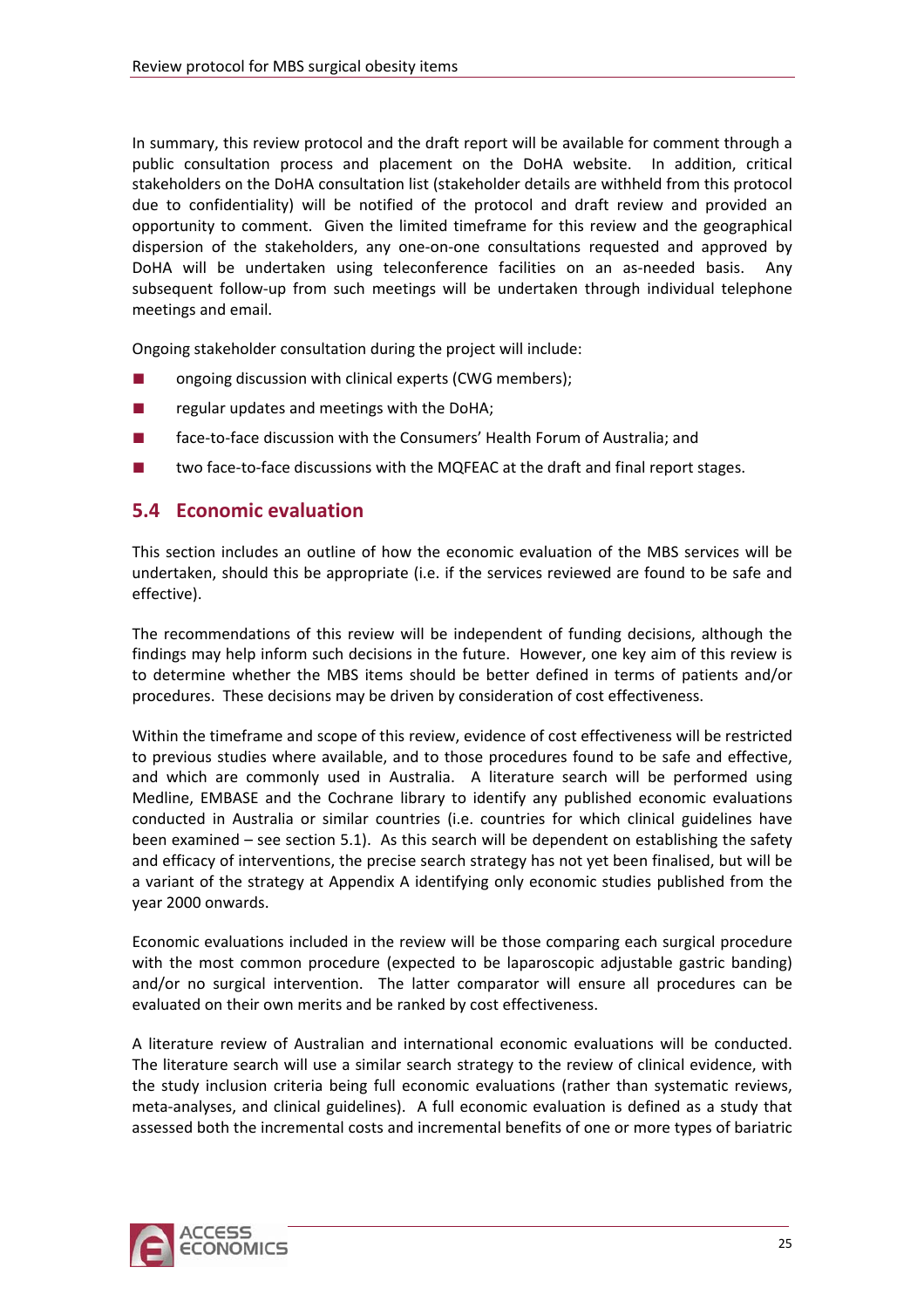surgery compared with either LAGB or no surgery, and synthesises these to estimate an incremental cost effectiveness ratio (e.g. cost per life year gained).

Although there is a preference for evaluating final health outcomes using quality‐adjusted life years (QALYs), the outcome metric(s) will reflect the available literature, and may include QALYs, disability‐adjusted life years (DALYs), or natural health units such as BMI, deaths, or obesity cases.

Other preferences for the types of economic evaluations used to draw conclusions about cost effectiveness would include both international and national identifying evaluations that are consistent with MSAC's guidelines, such as:

- Australian studies (i.e. relevance of costs and outcomes to the national context);
- costs from the societal perspective, as defined by MSAC (this perspective is essentially the health care payer; deadweight losses and in most cases productivity changes will be excluded when interpreting the published evidence);
- a lifetime horizon (to evaluate long term cost effectiveness); and
- accounting of cost offsets due to a reduction in other diseases and conditions associated with obesity (e.g. diabetes, osteoarthritis, bowel cancer, breast cancer, coronary heart disease and stroke), where data are available.

The final results of each economic evaluation included in the review – the incremental cost effectiveness ratios (ICERs) - will be reported as the cost per QALY gained (or other common and suitable health outcome metric reflected in the literature search). The ICER for each surgic al procedure relevant to its comparator would be assessed as either:

- 'dominant' (saving costs and improving health outcomes);
- highly cost effective (based on benchmarks such as the World Health Organization (WHO) benchmark of costing less than gross domestic product per capita per DALY averted);
- cost effective (e.g. one to three times GDP per capita per DALY averted under the WHO benchmarks);
- DALY averted under the WHO benchmarks); or not cost effective (e.g. more than one to three times gross domestic product (GDP) per
- dominated (higher costs and worse health outcomes). ■

The economic analysis would provide a strong evidential basis for any changes recommended from the review.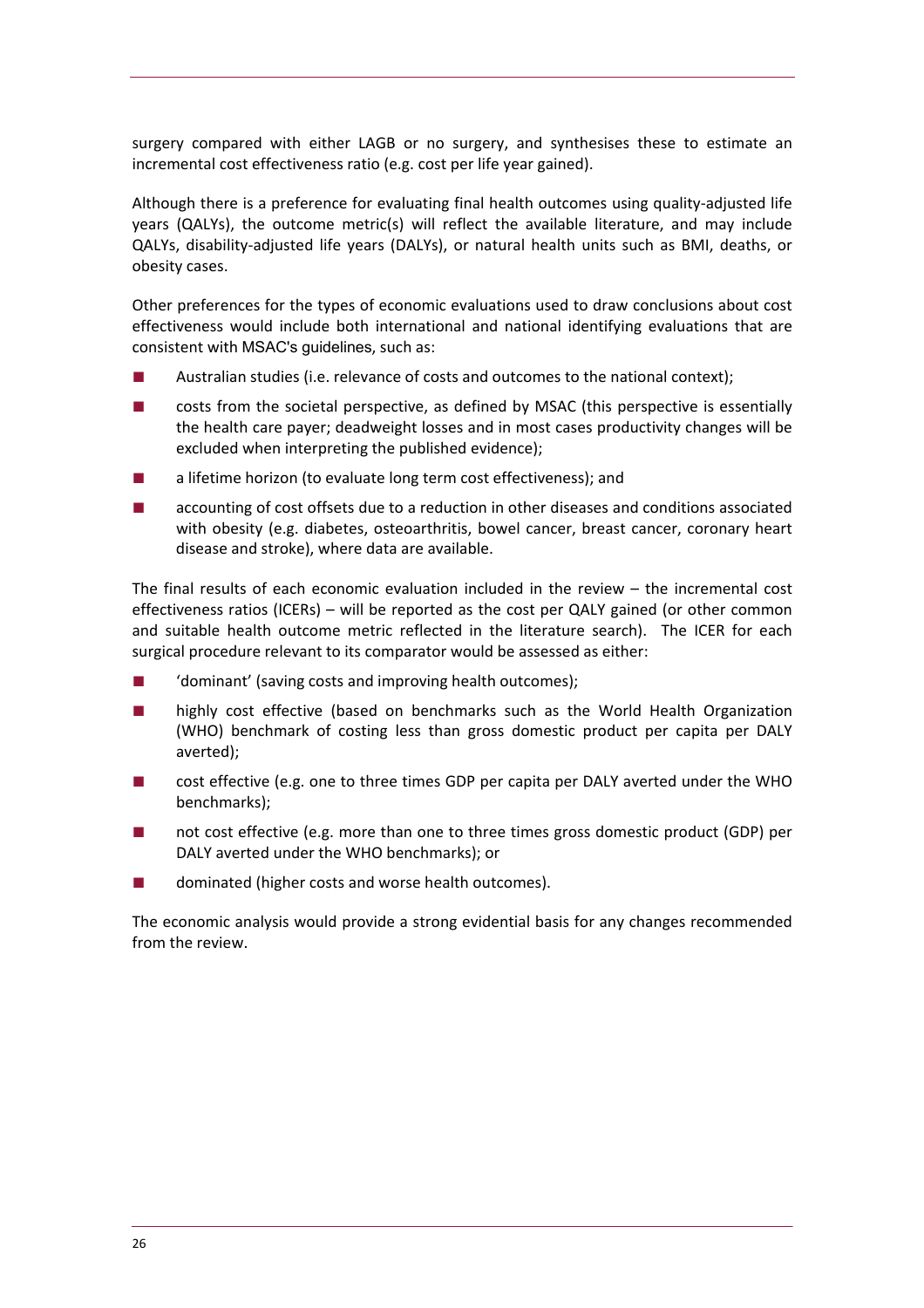# <span id="page-32-0"></span>**6 Review timeframe**

This chapter outlines the expected timeframes for the review protocol.

<span id="page-32-1"></span>Timelines for the protocol are summarised in [Table](#page-32-1) 6.1.

### **Table 6.1: Proposed timing of tasks and milestones**

| <b>Deliverables</b>                                                         | <b>Date</b> |  |
|-----------------------------------------------------------------------------|-------------|--|
| Protocol on web, Consumers' Health Forum of Australia meeting 2/11-16/11/10 |             |  |
| Public comment on protocol closes                                           | 16/11/10    |  |

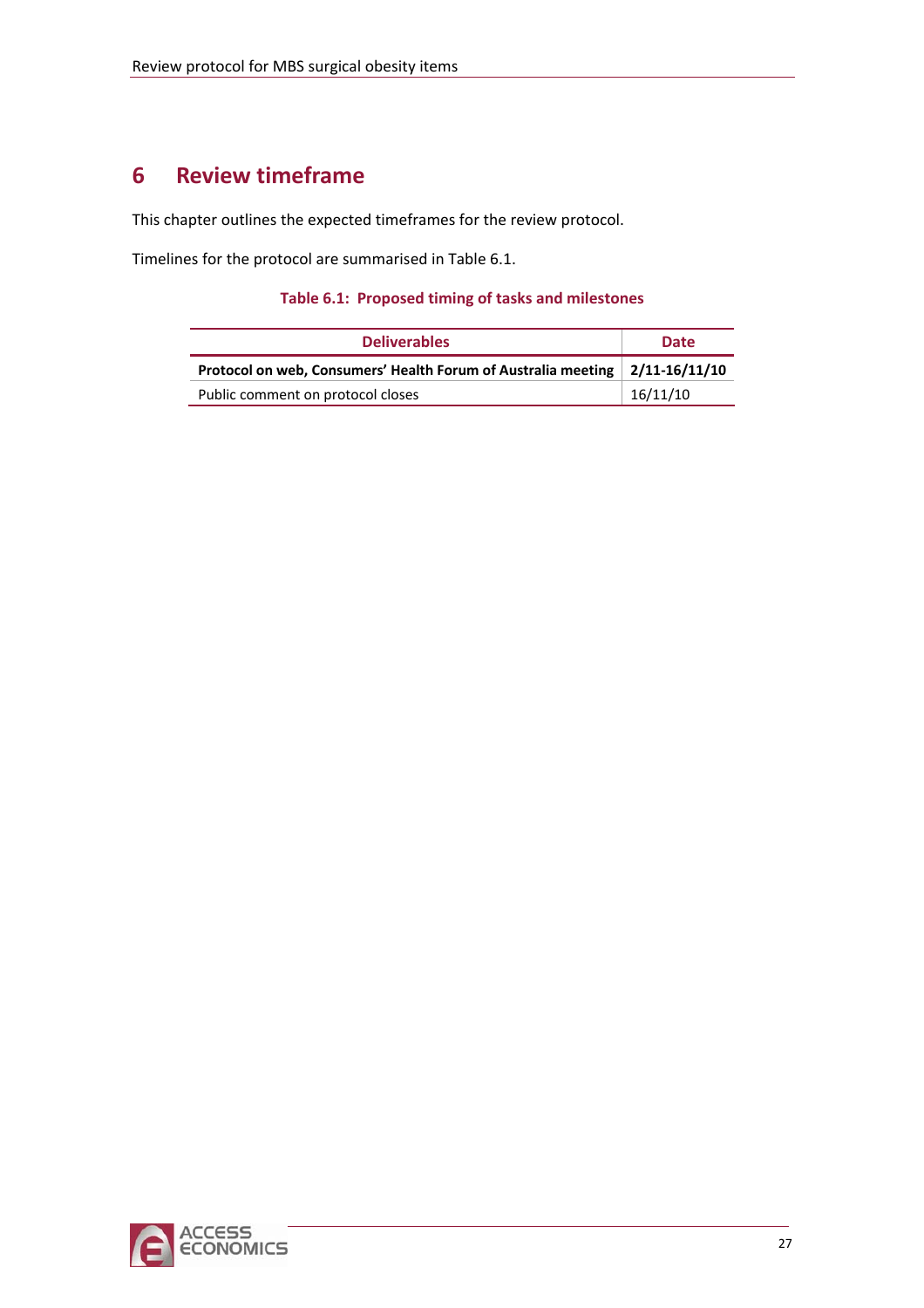# <span id="page-33-0"></span>**References**

Access Economics (2008) *The growing cost of obesity in 2008: three years on*, Report for Diabetes Australia, August. [www.accesseconomics.com.au/publicationsreports/showreport.php?id=172&searchfor](http://www.accesseconomics.com.au/publicationsreports/showreport.php?id=172&searchfor=2008&searchby=year) [=2008&searchby=year,](http://www.accesseconomics.com.au/publicationsreports/showreport.php?id=172&searchfor=2008&searchby=year) accessed 20 August 2010.

Australian Institute of Health and Welfare (2006) *Australia's Health 2006,* AIHW.

- Begg S, Vos T, Barker B, Stevenson C, Stanley L, Lopez AD (2007) *The burden of disease and injury in Australia in 2003,* AIHW [http://www.aihw.gov.au/publications/hwe/bodaiia03/bodaiia03](http://www.aihw.gov.au/publications/hwe/bodaiia03/bodaiia03-c01.pdf)‐c01.pdf, accessed 20 August 2010.
- Booth M, Okely AD, Denney‐Wilson E, Yang B, Hardy L, Dobbins T (2006) *NSW schools physical activity and nutrition survey (SPANS) 2004*, NSW Department of Health, Sydney.
- Booth M, Chey T, Wake M, Norton K, Hesketh K, Dollman J, Robertson I (2003) 'Change in the prevalence of overweight and obesity among young Australians, 1969‐1997.' *American Journal of Clinical Nutrition*, 77: 29‐36.
- CDC (2002) 'CDC Growth Charts: United States' *Advance Data*, number 314, [http://www.cdc.gov/nchs/data/ad/ad314.pdf,](http://www.cdc.gov/nchs/data/ad/ad314.pdf) accessed 6 September 2010.
- Cole T, Bellizzi M, Flegal K, Dietz W (2000) 'Establishing a standard definition for child overweight and obesity worldwide: international survey' *British Medical Journal*, 320:1240‐3.
- Denney‐Wilson, E, Booth ML, Baur, LA (2003) 'Development of the Australian standard definition of child/adolescent overweight and obesity' Nutrition and Dietetics, 60:74‐77.
- Department of Health and Ageing (2003a) *Clinical practice guidelines for the management of overweight and obesity in children and adolescents*, National Health and Medical Research Council (NHMRC) [http://www.health.gov.au/internet/main/publishing.nsf/Content/893169B10DD846FCC](http://www.health.gov.au/internet/main/publishing.nsf/Content/893169B10DD846FCCA256F190003BADA/$File/children.pdf) [A256F190003BADA/\\$File/children.pdf](http://www.health.gov.au/internet/main/publishing.nsf/Content/893169B10DD846FCCA256F190003BADA/$File/children.pdf), accessed 6 September 2010.
- ‐ (2003b) *Clinical practice guidelines for the management of overweight and obesity in adults*, National Health and Medical Research Council (NHMRC) [http://www.health.gov.au/internet/main/publishing.nsf/Content/obesityguidelines](http://www.health.gov.au/internet/main/publishing.nsf/Content/obesityguidelines-guidelines-adults.htm)‐ guidelines‐[adults.htm](http://www.health.gov.au/internet/main/publishing.nsf/Content/obesityguidelines-guidelines-adults.htm), accessed 2 July 2010.Ebbeling CB, Pawlak DB, Ludwig DS (2002) 'Childhood obesity: public‐health crisis, common sense cure' *Lancet*, 360: 473–82.
- International Diabetes Institute (2001) 'Diabesity and Associated Disorders in Australia 2000: The Accelerating Epidemic' *The Australian Diabetes, Obesity and Lifestyle Study* (AusDiab), Melbourne.
- Preventative Health Taskforce (2009) *Australia: the healthiest country by 2020*, [http://www.health.gov.au/internet/preventativehealth/publishing.nsf/Content/E233F8](http://www.health.gov.au/internet/preventativehealth/publishing.nsf/Content/E233F8695823F16CCA2574DD00818E64/$File/obesity-jul09.pdf) [695823F16CCA2574DD00818E64/\\$File/obesity](http://www.health.gov.au/internet/preventativehealth/publishing.nsf/Content/E233F8695823F16CCA2574DD00818E64/$File/obesity-jul09.pdf)‐jul09.pdf, accessed 2 July 2010.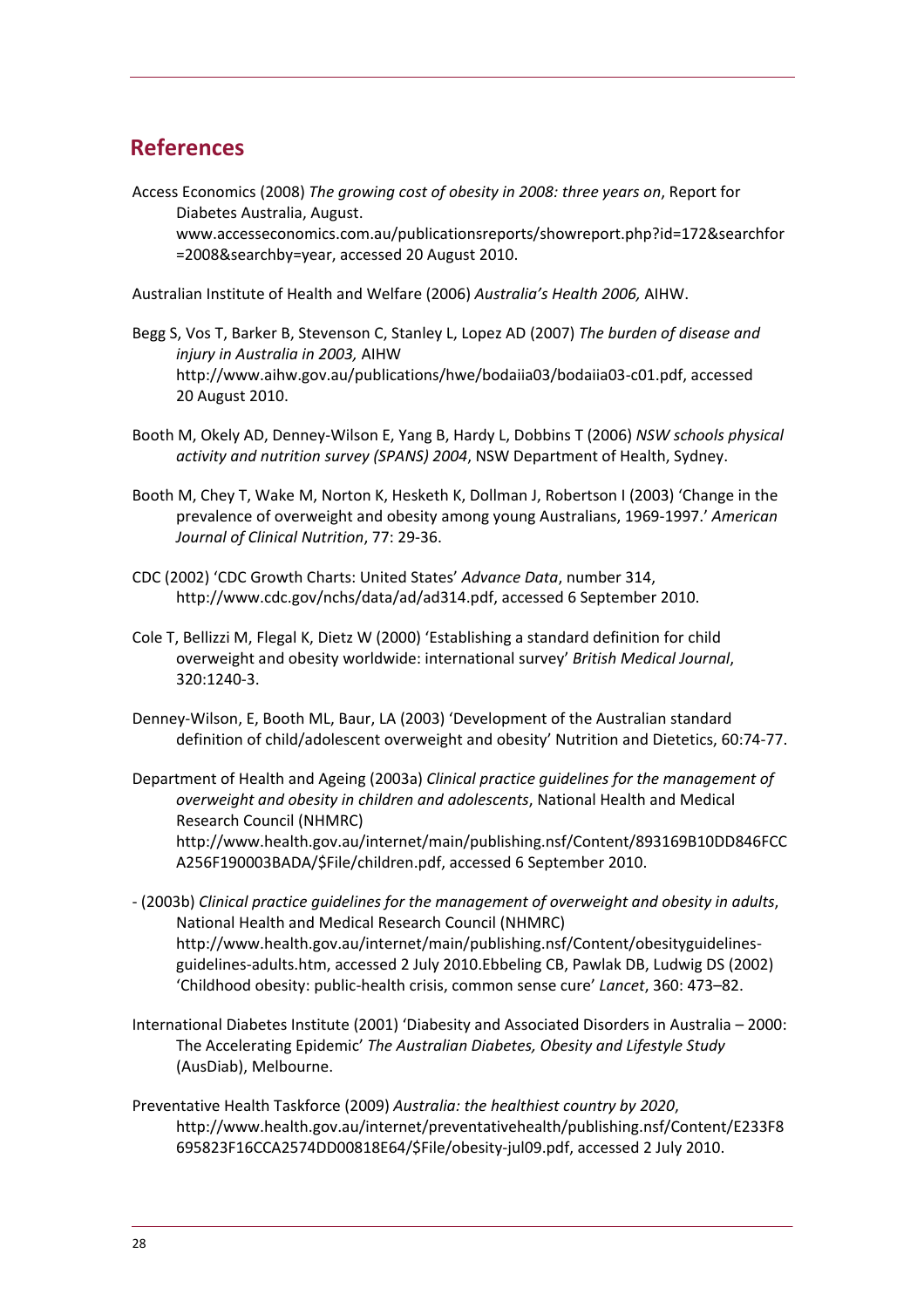Sturm R (2007) 'Increases in morbid obesity in the USA: 2000-2005' Public Health, 121(7):492-496.

World Health Organization (2000) *Obesity: preventing and managing the global epidemic: report of a WHO consultation*, [http://whqlibdoc.who.int/trs/WHO\\_TRS\\_894.pdf,](http://whqlibdoc.who.int/trs/WHO_TRS_894.pdf) accessed 2 July 2010.

‐ (2010) *BMI classification*, [http://apps.who.int/bmi/index.jsp?introPage=intro\\_3.html](http://apps.who.int/bmi/index.jsp?introPage=intro_3.html), accessed 7 September 2010.

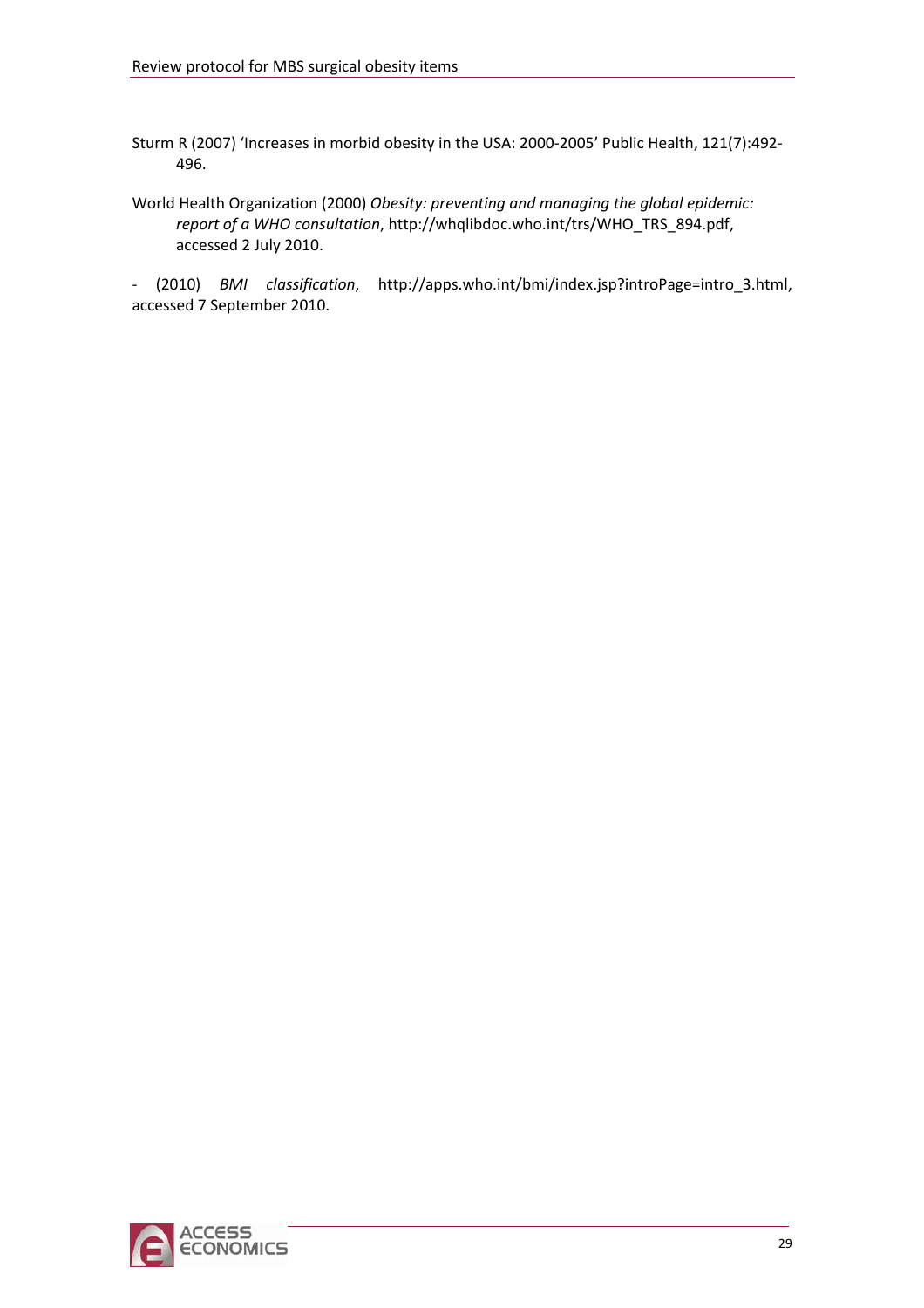# <span id="page-35-0"></span>**Appendix A: Draft literature review protocol**

### **Search Strategy**

**Embase.com (Embase+MEDLINE)** was searched for published articles using the search terms for the disease under evaluation – the search was not limited by date, but was limited to articles published in the English language. A summary of the search of Embase.com is presented in Table A.1.

#### **Table A.1 – Embase.com search, <1966 to 1 September 2010 (\*)**

#### **Embase Session Results**

| No. | Query                                                                     | <b>Results</b> |
|-----|---------------------------------------------------------------------------|----------------|
| #58 | #57 AND [english]/lim                                                     | 469            |
| #57 | #16 OR #44 OR #56                                                         | 516            |
| #56 | #12 AND #55                                                               | 358            |
| #55 | #45 OR #46 OR #47 OR #48 OR #49 OR #50 OR #51 OR #52 OR #53 OR #54        | 670409         |
| #54 | (clinical NEXT/2 (protocols OR protocol)):ab,ti                           | 3228           |
| #53 | 'clinical pathway':ab,ti OR 'clinical pathways':ab,ti                     | 1686           |
| #52 | 'best practice':ab,ti OR 'best practices':ab,ti                           | 7101           |
| #51 | guideline*:ab,ti OR consensus:ab,ti                                       | 238555         |
| #50 | 'evidence based practice'/de                                              | 10815          |
| #49 | 'consensus'/de                                                            | 9832           |
| #48 | 'gold standard'/de                                                        | 6019           |
| #47 | 'professional standard'/de                                                | 17550          |
| #46 | 'standard'/de                                                             | 279111         |
| #45 | 'practice guideline'/exp                                                  | 226445         |
| #44 | #22 OR #39 OR #43                                                         | 153            |
| #43 | #12 AND #42                                                               | 10             |
| #42 | #40 OR #41                                                                | 29459          |
| #41 | (pooled NEXT/4 analys?s):ab,ti                                            | 29459          |
| #40 | 'pooled analysis':de                                                      | 10             |
| #39 | #12 AND #38                                                               | 101            |
| #38 | #32 OR #37                                                                | 127513         |
| #37 | #33 AND #36                                                               | 97084          |
| #36 | #34 OR #35                                                                | 405017         |
| #35 | qualitative: ti OR literature: ti OR evidence: ti OR 'evidence based': ti | 247628         |
| #34 | systematic: ti OR critical: ti OR methodologic: ti OR quantitative: ti    | 167131         |
| #33 | synthesis:ti OR overview:ti OR review:ti OR survey:ti                     | 599158         |
| #32 | #28 AND #31                                                               | 42908          |
| #31 | #29 OR #30                                                                | 1825619        |
| #30 | consensus:ti OR literature:ti OR overview:ti                              | 122324         |
| #29 | review:it,ti OR guideline:it,ti OR guidelines:it,ti                       | 1788094        |
| #28 | #23 OR #27                                                                | 75469          |
| #27 | #25 AND #26                                                               | 65150          |
| #26 | handsearch*:ab,ti OR search*:ab,ti                                        | 186312         |
| #25 | #23 OR #24                                                                | 542640         |
| #24 | hand:ab,ti OR manual:ab,ti OR electronic:ab,ti OR bibliograph*:ab,ti OR   | 517044         |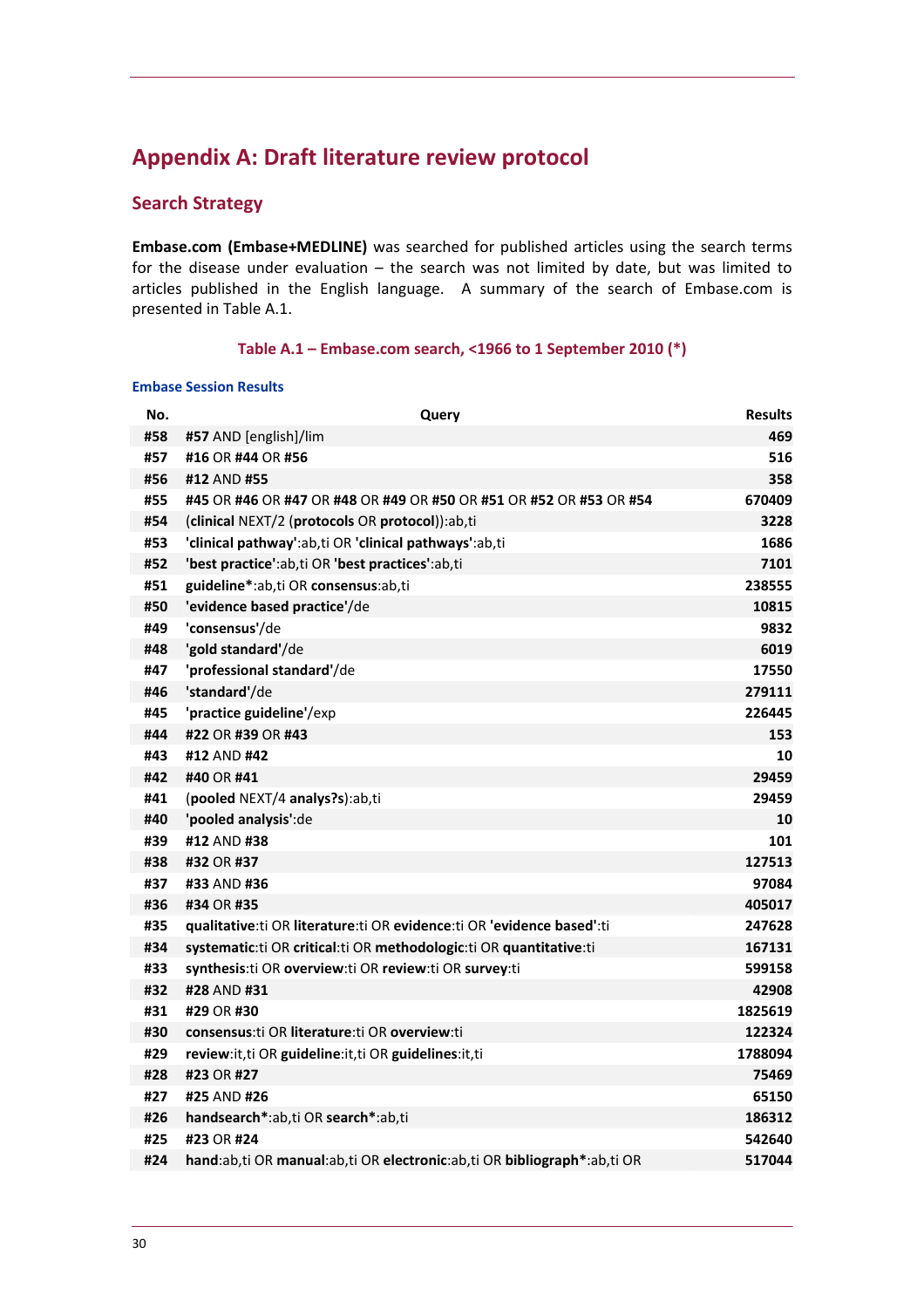| No. | Query                                                                                                                                                                                                                                                                                                                                                                                            | <b>Results</b> |
|-----|--------------------------------------------------------------------------------------------------------------------------------------------------------------------------------------------------------------------------------------------------------------------------------------------------------------------------------------------------------------------------------------------------|----------------|
|     | database:ab,ti OR databases:ab,ti                                                                                                                                                                                                                                                                                                                                                                |                |
| #23 | cochrane:ab,ti OR medline:ab,ti OR embase:ab,ti                                                                                                                                                                                                                                                                                                                                                  | 48097          |
| #22 | #12 AND #21                                                                                                                                                                                                                                                                                                                                                                                      | 87             |
| #21 | #17 OR #18 OR #19 OR #20                                                                                                                                                                                                                                                                                                                                                                         | 96178          |
| #20 | cochrane:jt                                                                                                                                                                                                                                                                                                                                                                                      | 10090          |
| #19 | quantitative*:ab OR systematic*:ab OR methodologic*:ab AND (review*:ab OR<br>overview*:ab)                                                                                                                                                                                                                                                                                                       | 64056          |
| #18 | quantitative*:ti OR systematic*:ti OR methodologic*:ti AND (review*:ti OR<br>overview*:ti)                                                                                                                                                                                                                                                                                                       | 18152          |
| #17 | 'systematic review'/de                                                                                                                                                                                                                                                                                                                                                                           | 35818          |
| #16 | #12 AND #15                                                                                                                                                                                                                                                                                                                                                                                      | 51             |
| #15 | #13 OR #14                                                                                                                                                                                                                                                                                                                                                                                       | 65613          |
| #14 | 'meta analysis':ab,ti OR 'meta analyses':ab,ti OR 'meta analytical':ab,ti OR<br>metanaly*:ab,ti                                                                                                                                                                                                                                                                                                  | 36748          |
| #13 | 'meta analysis'/de                                                                                                                                                                                                                                                                                                                                                                               | 49989          |
| #12 | #3 AND #11                                                                                                                                                                                                                                                                                                                                                                                       | 7192           |
| #11 | #4 OR #5 OR #6 OR #7 OR #8 OR #9 OR #10                                                                                                                                                                                                                                                                                                                                                          | 11888          |
| #10 | 'stomach bypass':ab,ti OR 'gastric bypasses':ab,ti OR 'gastroileal bypass':ab,ti<br>OR 'gastric reduction':ab,ti OR gastroplasty:ab,ti OR gastroplasties:ab,ti OR<br>'partial gastrectomy':ab,ti OR 'partial stomach resection':ab,ti OR 'stomach<br>partial resection':ab,ti OR 'gastric bandings':ab,ti OR 'stomach banding':ab,ti<br>OR 'gastric bands':ab,ti OR 'sleeve gastrectomies':ab,ti | 3900           |
| #9  | 'gastric bypass':de,ab,ti OR 'gastric band':de,ab,ti OR 'gastric banding':de,ab,ti<br>OR 'sleeve gastrectomy':de,ab,ti                                                                                                                                                                                                                                                                           | 6741           |
| #8  | 'banded gastroplasty': de OR 'band gastroplasty': de OR 'vertical<br>gastroplasty':de                                                                                                                                                                                                                                                                                                            | 73             |
| #7  | 'gastric banding'/de                                                                                                                                                                                                                                                                                                                                                                             | 2363           |
| #6  | 'partial gastrectomy'/de                                                                                                                                                                                                                                                                                                                                                                         | 950            |
| #5  | 'gastroplasty'/de                                                                                                                                                                                                                                                                                                                                                                                | 2423           |
| #4  | 'stomach bypass'/de                                                                                                                                                                                                                                                                                                                                                                              | 4903           |
| #3  | #1 OR #2                                                                                                                                                                                                                                                                                                                                                                                         | 209320         |
|     | obesity:ab,ti OR obese:ab,ti OR obesitas:ab,ti OR adipositas:ab,ti OR                                                                                                                                                                                                                                                                                                                            |                |
| #2  | adiposity:ab,ti OR corpulency:ab,ti OR overweight:ab,ti OR 'adipose tissue<br>hyperplasia':ab,ti OR 'fat overload syndrome':ab,ti                                                                                                                                                                                                                                                                | 154078         |
| #1  | 'obesity'/exp                                                                                                                                                                                                                                                                                                                                                                                    | 175168         |
|     | * The search was conducted using Elsevier's Embase Biomedical Answers Web site on 2                                                                                                                                                                                                                                                                                                              |                |

September 2010.

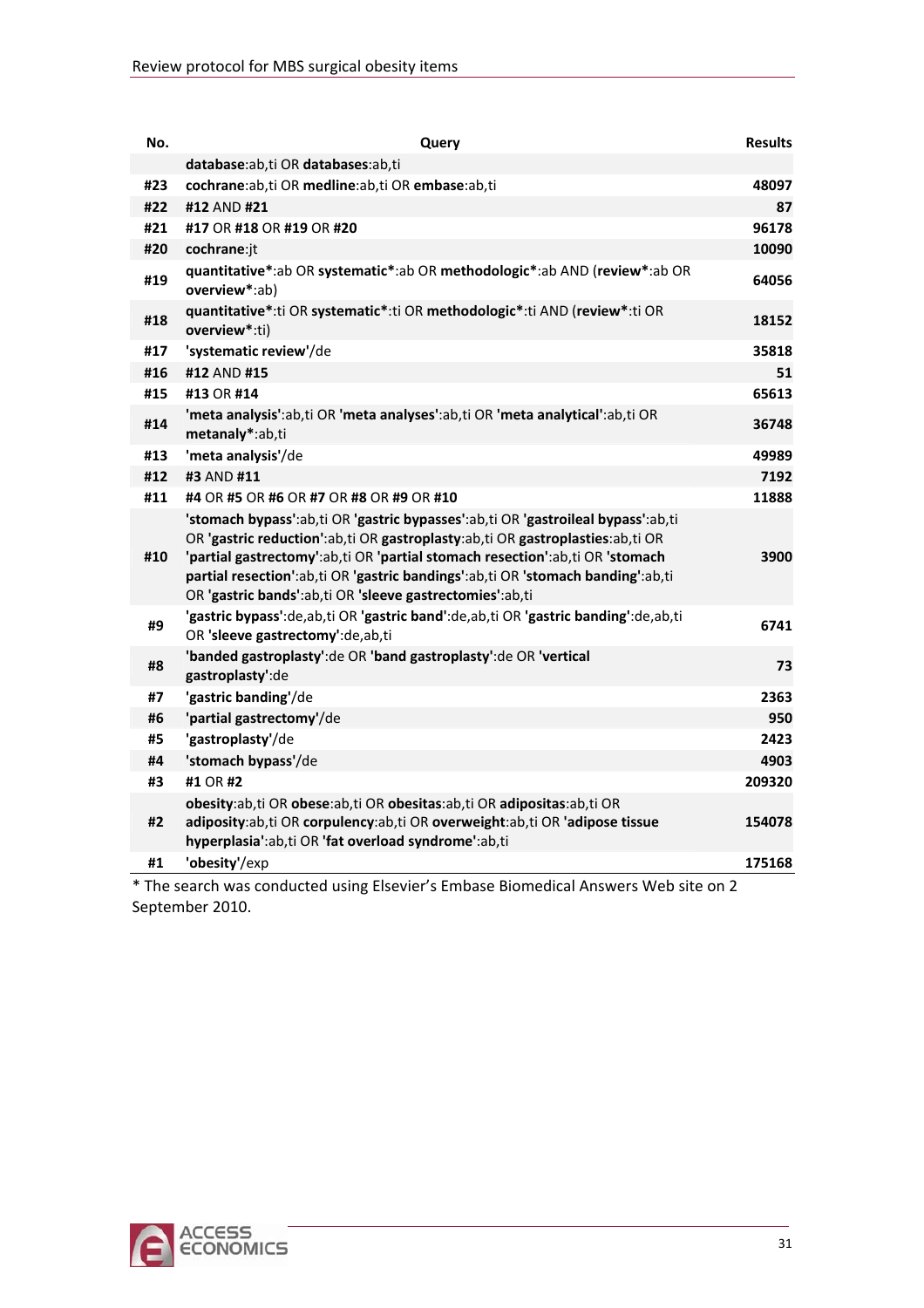<span id="page-37-0"></span>**The Cochrane Library** was searched for systematic reviews, controlled trials, economic evaluations and studies using the search terms for the disease under evaluation – the search was not limited by date and there were no database restrictions. A summary of the search of The Cochrane Library is presented in Table A.2 and Table A.3.

#### **Table A.2 – The Cochrane Library search, 2010 Issue 8 (\*)**

#### **Current Search History**

| ID  | <b>Search</b>                                                                                                                                                                                                                                                                                                   | <b>Hits</b> |
|-----|-----------------------------------------------------------------------------------------------------------------------------------------------------------------------------------------------------------------------------------------------------------------------------------------------------------------|-------------|
| #1  | MeSH descriptor <b>Obesity</b> explode all trees                                                                                                                                                                                                                                                                | 5192        |
| #2  | obesity OR obese OR obesitas OR adipositas OR adiposity OR corpulency OR<br>overweight OR "adipose tissue hyperplasia" OR "fat overload syndrome"                                                                                                                                                               | 9530        |
| #3  | $(H1 \tOR H2)$                                                                                                                                                                                                                                                                                                  | 9554        |
| #4  | MeSH descriptor Gastric Bypass, this term only                                                                                                                                                                                                                                                                  | 216         |
| #5  | MeSH descriptor Gastroplasty, this term only                                                                                                                                                                                                                                                                    | 175         |
| #6  | "banded gastroplasty" OR "band gastroplasty" OR "vertical gastroplasty"                                                                                                                                                                                                                                         | 64          |
| #7  | "gastric bypass" OR "gastric band" OR "gastric banding" OR "sleeve<br>gastrectomy"                                                                                                                                                                                                                              | 407         |
| #8  | "stomach bypass" OR "gastric bypasses" OR "Gastroileal Bypass" OR "gastric<br>reduction" OR gastroplasty OR gastroplasties OR "partial gastrectomy" OR<br>"partial stomach resection" OR "stomach partial resection" OR "gastric<br>bandings" OR "stomach banding" OR "gastric bands" OR "sleeve gastrectomies" | 321         |
| #9  | (#4 OR #5 OR #6 OR #7 OR #8)                                                                                                                                                                                                                                                                                    | 560         |
| #10 | $($ #3 AND #9 $)$                                                                                                                                                                                                                                                                                               | 431         |
|     | #11 Meta-Analysis:pt                                                                                                                                                                                                                                                                                            | 423         |
|     | #12 "meta analysis" OR "meta analyses" OR "meta analytical" or metanaly*                                                                                                                                                                                                                                        | 16469       |
|     | #13 (#11 OR #12)                                                                                                                                                                                                                                                                                                | 16469       |
|     | #14 (#10 AND #13)                                                                                                                                                                                                                                                                                               | 20          |
|     | #15 Guideline:pt                                                                                                                                                                                                                                                                                                | 28          |
|     | #16 Practice Guideline:pt                                                                                                                                                                                                                                                                                       | 20          |
|     | #17 MeSH descriptor <b>Consensus</b> , this term only                                                                                                                                                                                                                                                           | 32          |
| #18 | MeSH descriptor <b>Evidence-Based Practice</b> explode all trees                                                                                                                                                                                                                                                | 1489        |
|     | #19 guideline* OR consensus                                                                                                                                                                                                                                                                                     | 22899       |
|     | #20 "best practice" or "best practices"                                                                                                                                                                                                                                                                         | 401         |
|     | #21 "clinical pathway" OR "clinical pathways"                                                                                                                                                                                                                                                                   | 256         |
|     | #22 clinical NEAR/2 (protocols OR protocol)                                                                                                                                                                                                                                                                     | 2413        |
|     | #23 (#15 OR #16 OR #17 OR #18 OR #19 OR #20 OR #21 OR #22)                                                                                                                                                                                                                                                      | 26280       |
|     | #24 (#10 AND #23)                                                                                                                                                                                                                                                                                               | 49          |
|     | #25 (#14 OR #24)                                                                                                                                                                                                                                                                                                | 56          |

\* The search was conducted using Wiley Interscience on 2 September 2009.